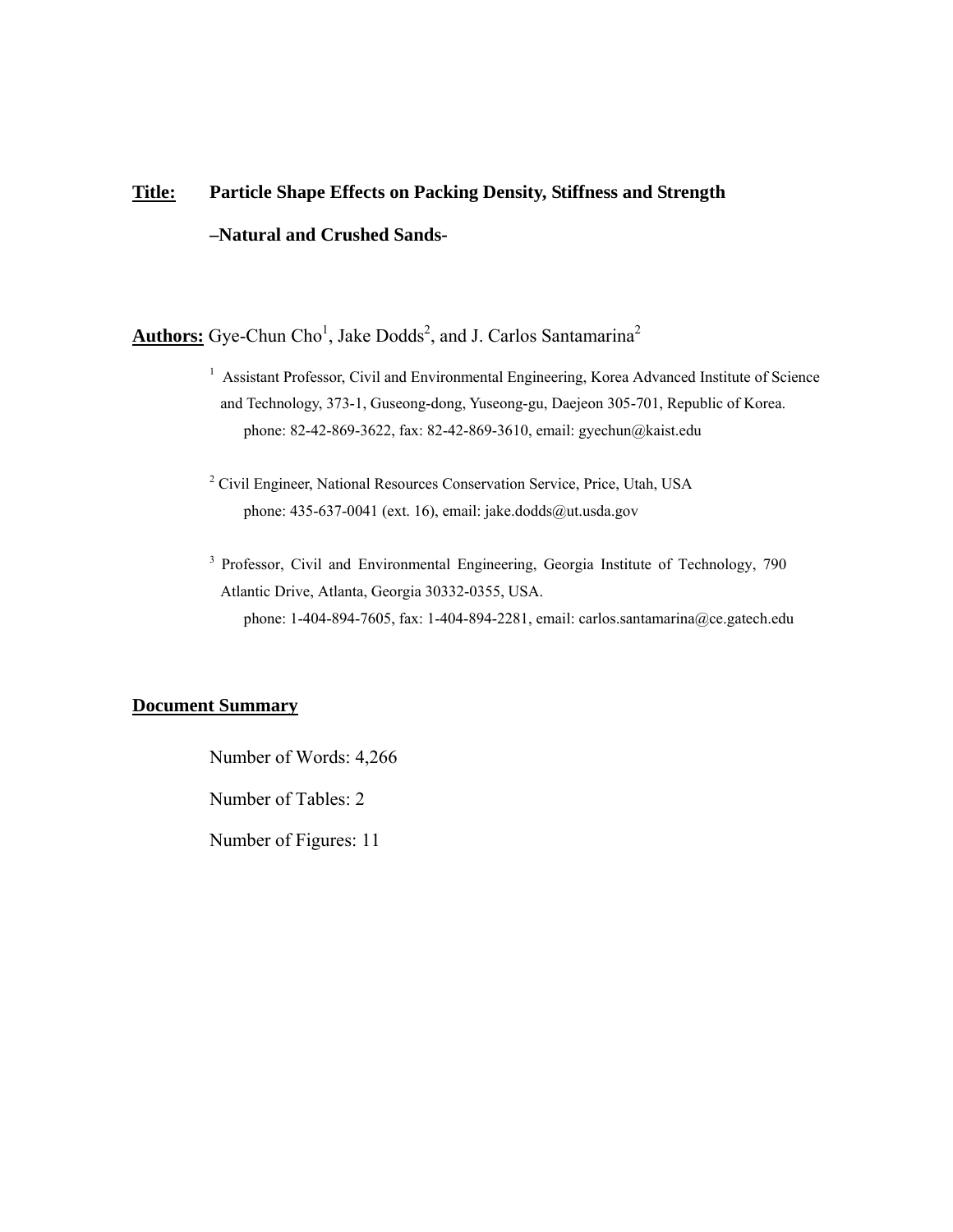## **PARTICLE SHAPE EFFECTS ON PACKING DENSITY, STIFFNESS AND STRENGTH - NATURAL AND CRUSHED SANDS -**

Gye-Chun Cho<sup>1</sup>, Jake Dodds<sup>2</sup>, and J. Carlos Santamarina<sup>3</sup>

**ABSTRACT:** The size and shape of soil particles reflect the formation history of the grains. In turn, the macroscale behavior of the soil mass results from particle level interactions which are affected by particle shape. Sphericity, roundness and smoothness characterize different scales associated to particle shape. New experimental data and data from previously published studies are gathered into two databases to explore the effects of particle shape on packing as well as small and large-strain properties of sandy soils. Data analysis shows that increased particle irregularity (angularity and/or eccentricity) leads to: an increase in  $e_{\text{max}}$  and  $e_{\text{min}}$ , a decrease in stiffness yet with increased sensitivity to the state of stress, an increase in compressibility under zero-lateral strain loading, and an increase in critical state friction angle  $φ_{cs}$  and intercept Γ with a weak effect on slope λ. Therefore, particle shape emerges as a significant soil index property that needs to be properly characterized and documented, particularly in clean sands and gravels. The systematic assessment of particle shape will lead to a better understanding of sand behavior.

**KEYWORDS:** angularity; compression index; critical state parameters; friction angle; particle shape; roundness; sands; small strain stiffness; sphericity; strength.

1

<span id="page-1-0"></span>

<span id="page-1-2"></span><span id="page-1-1"></span>

<sup>&</sup>lt;sup>1</sup> Assistant Professor, Civil & Environ. Eng., KAIST, Daejeon, Korea<br><sup>2</sup> Civil Engineer, National Resources Conservation Service, Price, Utah, USA<br><sup>3</sup> Professor and Goizueta Chair, Civil & Environ. Eng., Georgia Institut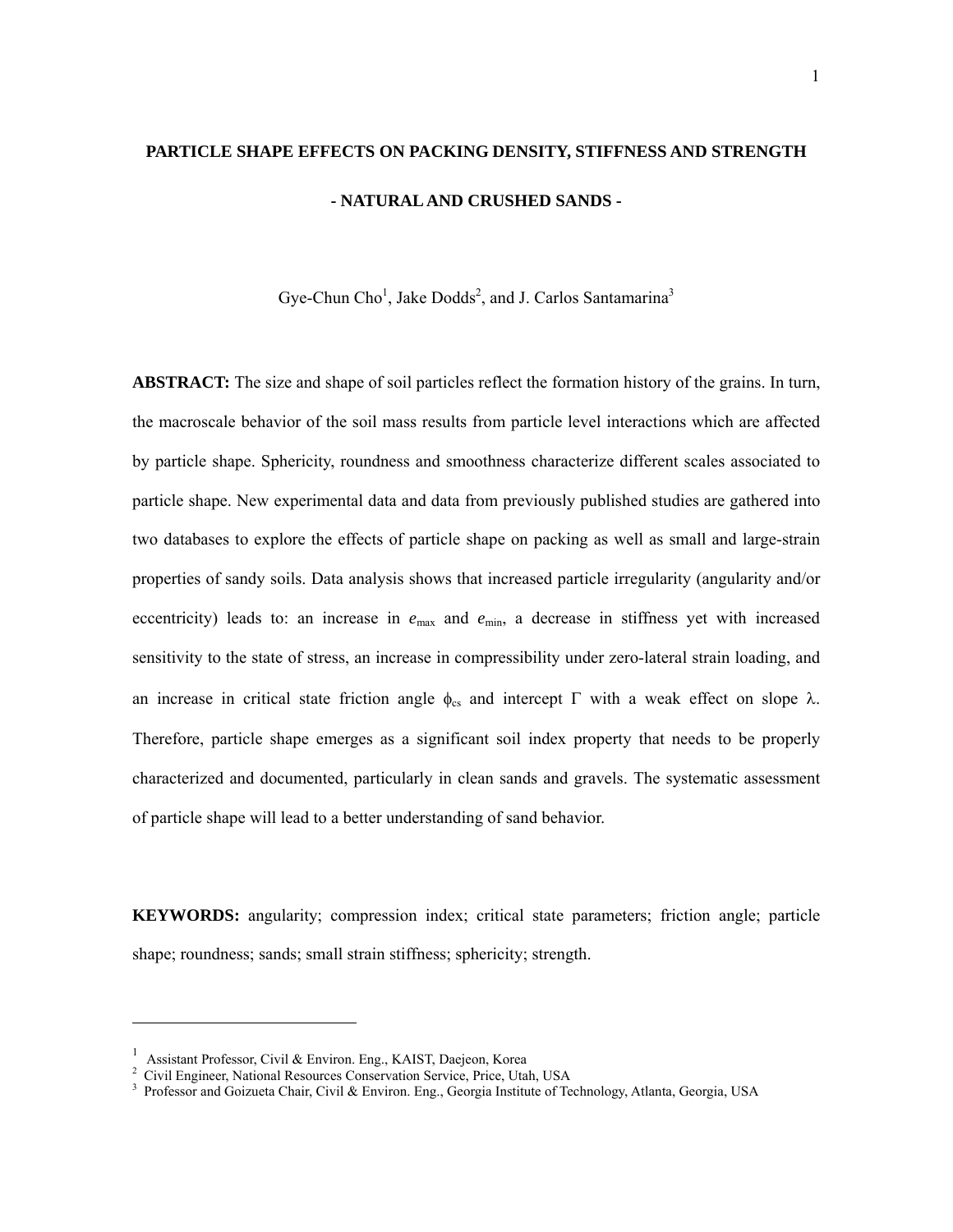#### **INTRODUCTION**

Particle size and shape reflect material composition, grain formation and release from the mineral matrix, transportation, and depositional environments. Mechanical and chemical processes determine grain shape once it is released from the matrix (Margolis and Krinsley 1974, Rahaman 1995). The transition region from chemical to mechanical shape-control occurs for a particle size between d~50-to-400 µm. Chemical action and abrasion increase with age and older sands tend to be rounder regardless of particle size. The larger the particle the higher the probability of imperfections and brittle fracturing (typically d>400µm). Conversely, smaller particles are stronger by lack of imperfections, then, failure by cleavage along crystal atomic planes becomes energetically advantageous and the resulting particles are more platy (Margolis and Krinsley 1974). High-coordination conditions (rather than a diametrically loaded isolated particle) promotes the splitting of elongated particles (i.e., increased cubicity) and shear abrasion.

Particle shape is characterized by three dimensionless ratios (Wadell 1932, Krumbein 1941, Powers 1953, Krumbein and Sloss 1963, Barrett 1980): *sphericity S* (cf. eccentricity or platiness), *roundness R* (cf. angularity) and *smoothness* (cf. roughness). Sphericity indicates whether one, two, or three of the particle dimensions are of the same order of magnitude, and it is defined as the diameter of the largest inscribed sphere relative to the diameter of the smallest circumscribed sphere. Roundness is quantified as the average radius of curvature of surface features relative to the radius of the maximum sphere that can be inscribed in the particle. Roughness describes the surface texture relative to the radius of the particle. Spehricity, roundness and smoothness form an independent set. While sphericity and roundness increase by abrasion, they do not increase proportionally. Furthermore, chipping of a particle may increase the sphericity, but it decreases the roundness (Wadel 1932). Perfectly round particles can have non-spherical shape (e.g., elliptical particles or disk particles) and equidimensional particles can be very angular (e.g., cube or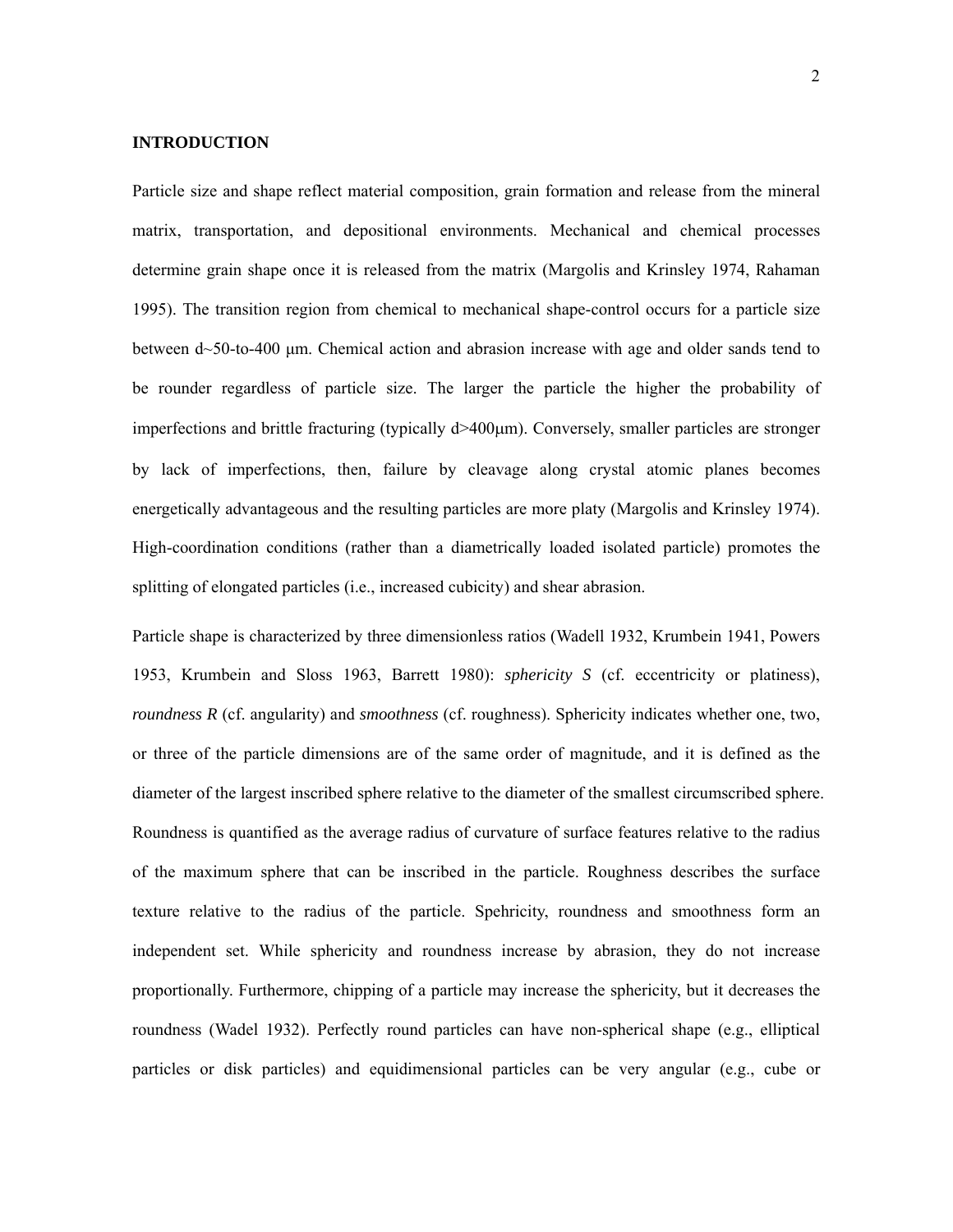hexahedron).

The macroscale behavior of soils results from particle level characteristics and processes. Specifically, it is intuitively recognized that particle shape affects soil behavior (for a general review see Santamarina and Cho 2004). However, a comprehensive confirmatory study is lacking. Furthermore, geotechnical soil classification systems -including the USCS- do not take particle shape into consideration. Therefore, the true role of particle shape on soil response remains vague.

The primary purpose of this study is to gather data that permit investigating the role of particle shape on index properties, small strain stiffness and large-strain critical state parameters of natural and crushed sands. Later, we explore correlations between index properties and mechanical parameters that are justified by particle shape. This study addresses sphericity and roundness only (previous studies on the effects of roughness can be found in Santamarina and Cascante 1998, Yimsiri and Soga 1999).

#### **DATABASES - TEST PROCEDURES**

The main database developed for this study is designed to study the effect of particle shape on soil properties (this database is summarized in Table A1 - additional details can be found in Cho 2001 and Dodds 2003). Most of the data are experimentally obtained as part of this research (data from Sukumaran and Ashmawy 2001, Ashmawy et al. 2003 are included as noted). The tested soils include 17 crushed sands from Georgia (granite and carbonate) and 16 natural sands from various places around the world, and some other materials such as glass beads, granite powder and Syncrude tailings. The measured parameters are: roundness, sphericity, grain size distribution, extreme void ratios  $e_{\text{max}}$  and  $e_{\text{min}}$ , small strain shear wave velocity as a measure of  $G_{\text{max}}$ , compression and swelling indices under zero-lateral strain loading, and critical state parameters.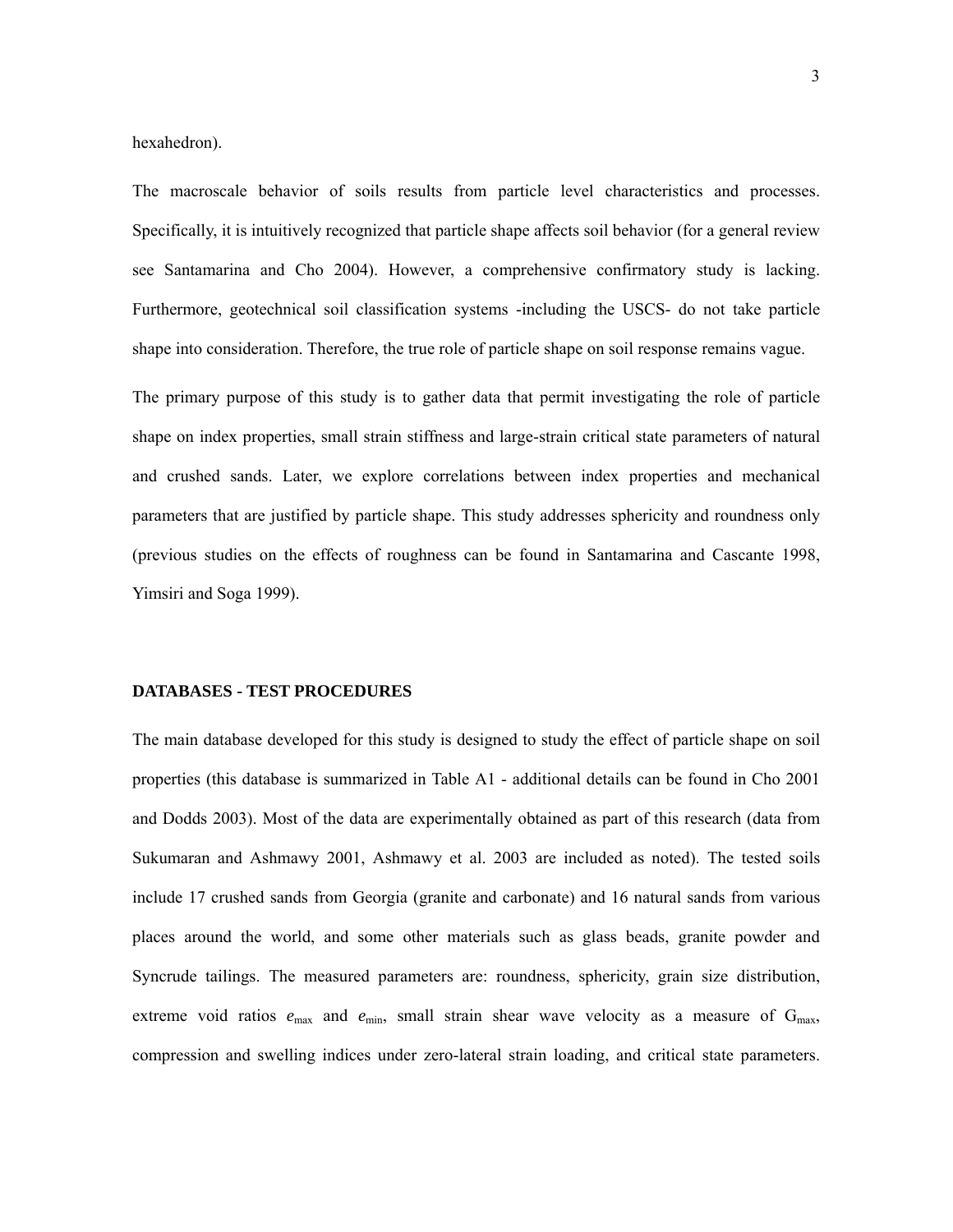Particle size and extreme void ratios  $e_{\text{max}}$  and  $e_{\text{min}}$  are obtained following standard procedures (ASTM C136 D4254, and D1557). The methodology used to obtain other parameters are presented in the following section.

A second database is compiled from published experimental results (this database is summarized in Table A2). In general, particle shape is not documented in the literature, therefore, this database is used to complement the main database when exploring expected shape-dependent correlations between soil index properties and critical state parameters. The following soil index properties are known for this database: mean grain size  $D_{50}$  [mm], coefficient of uniformity  $C_{u}$ , maximum void ratio  $e_{\text{max}}$ , minimum void ratio  $e_{\text{min}}$ , and fines content (percentage by weight passing sieve #200).

#### *Particle Shape*

Sphericity and roundness can be effectively characterized by visual comparison with charts (Folk 1955, Barrett 1980). Digital image analysis facilitates the evaluation of mathematical descriptors of particle shape including Fourier analysis, fractal analysis and other hybrid techniques (e.g., Meloy 1977, Clark 1987, Hyslip and Vallejo 1997, Bowman et al. 2001, Sukumaran and Ashmawy 2001). The direct measurement of roughness is cumbersome: the fractal nature of rough surfaces implies that there is no characteristic scale on the surface itself. Therefore, the relevant observation length of roughness becomes the interparticle contact area: this is what a particle "sees" in its neighbor. Finally, shape parameters can be inferred from macro-scale behavior of the soil mass. For instance, particle shape affects granular flow on inclined planes, residence time on sieves, and sedimentation time in a fluid column. However, it is not possible to separate the relative contributions of roughness, sphericity and roundness from such individual measurements.

In this study, sphericity and roundness are determined using the chart shown in Fig. 1. For a given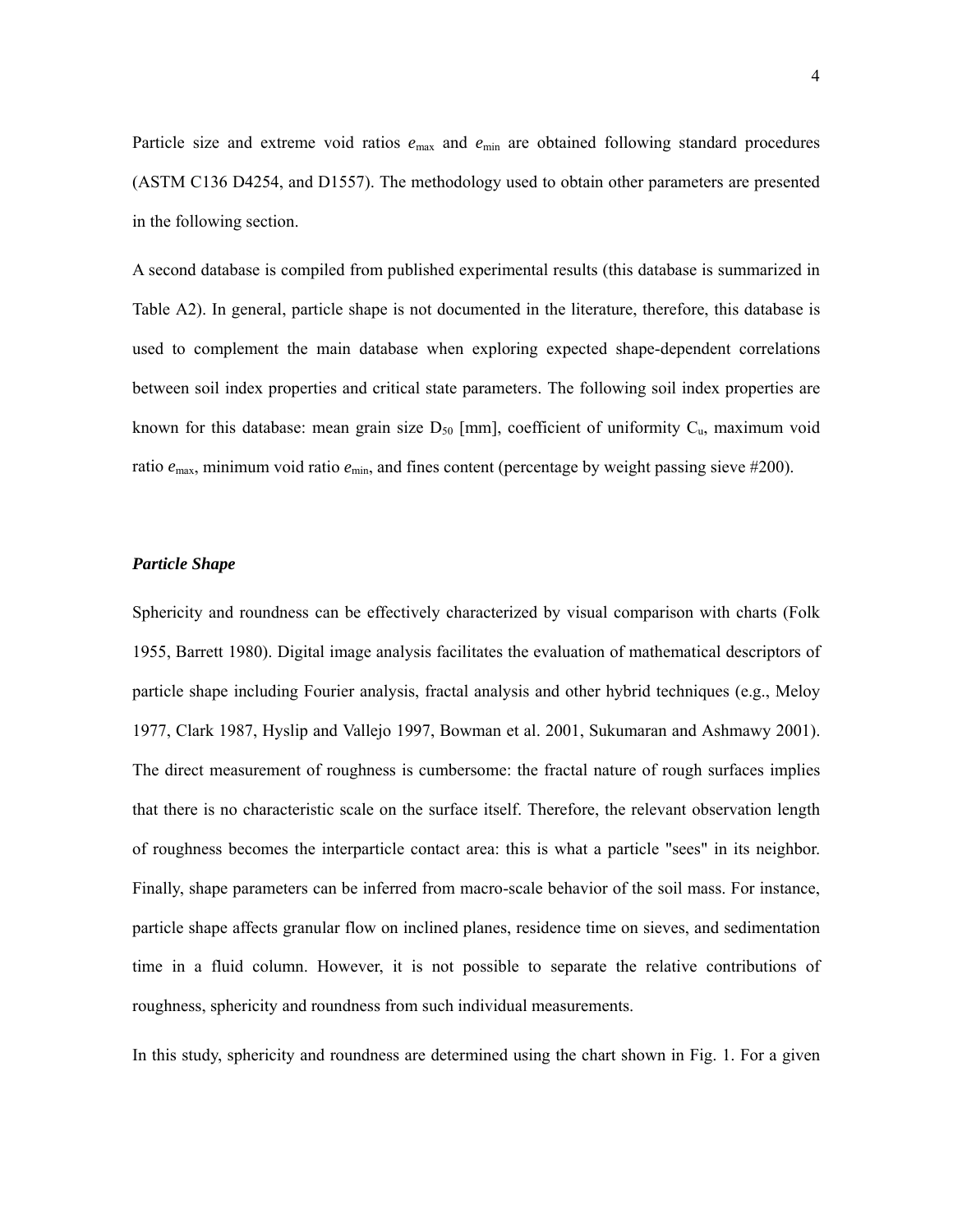sand, grains are studied at various magnifications (Leica MZ6 stereomicroscope). Then the sphericity and roundness of representative grains are determined by comparing shapes in 2D photographs with those in the chart shown in Fig. 1. Regularity  $\rho$  is computed as the average between roundness and sphericity,  $\rho = (R+S)/2$ . Fig. 2 shows microphotographs of selected grains encountered in this study.

Most crushed sands exhibit similar shapes: roundness near  $R=0.2$ -to-0.3 and sphericity around *S*=0.7-to-0.8. Shape varies with particle size and smaller particles are more planar and with sharper corners. Crushed sands contain between 1% and 25% of platy mica particles. Natural sands exhibit a wider range of shapes; typically: roundness *R*=0.3-to-0.9 and sphericity *S*=0.5-to-0.9. Margaret river sand has very smooth texture while Ponte Vedra and Jekyll Island sands contain a significant percentage of platy crushed shells.

#### *Small Strain Stiffness During Zero-Lateral Strain Loading*

The effect of particle shape on small strain and oedometric stiffness is studied by measuring shear wave velocity during specimen loading and unloading in an oedometeric cell fitted with bender elements. Six natural sands and ten crushed sands are tested. All specimens are prepared dense  $(D<sub>r</sub>=80$ -to-90%) by tamping each layer with a 32 mm diameter rod, starting at the outside and moving towards the center. The 100 mm diameter specimens are loaded with 2.8, 6.9, 13.7, 27.5, 55, and 110 N at 10-minute intervals then unloaded in the same manner. Dial gauge readings and shear wave signals are recorded prior to the next load step. Figs. 3 and 4 present typical load deformation data and received signals. The compression and expansion indices  $C_c$  and  $C_s$  are determined for the 30-to-300 kPa load interval for each sand (Table A1).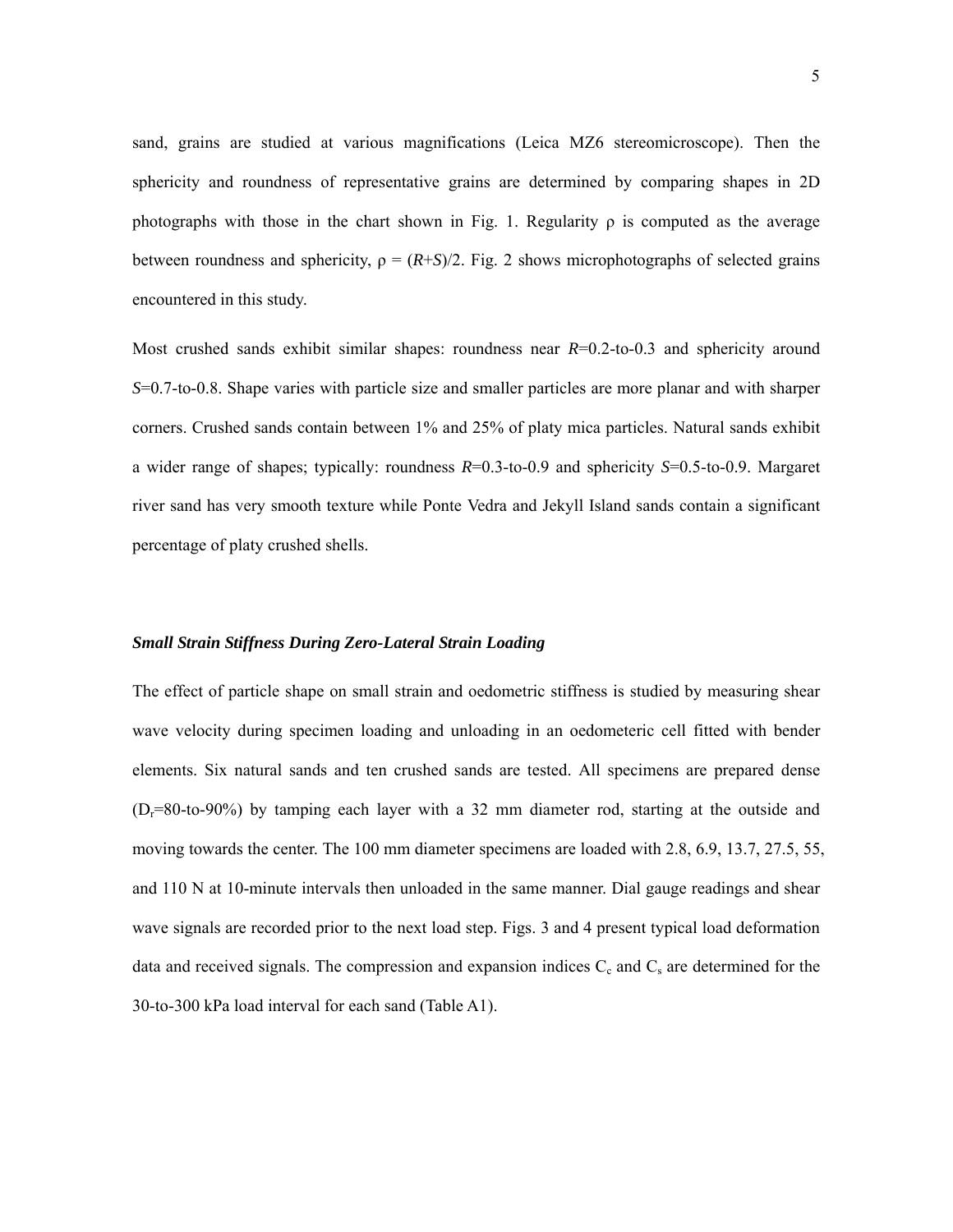#### *Critical State Parameters*

Critical state soil behavior captures the large-strain behavior of soils in terms of shear stress *q=*(σ1 σ3), mean effective stress *p*'=(σ'1+2σ'3)/3, and void ratio *e*. The critical state line CSL is the loci of critical state conditions in the *e*-*p*'-*q* space (Roscoe *et al*. 1958, Schofield and Wroth 1968, Wood 1990). Its projection on the *p*'-*q* space defines the strength parameter Μ

$$
M = \frac{q_{cs}}{p'_{cs}} = \frac{6 \sin \phi_{cs}}{3 - \sin \phi_{cs}}
$$
(1)

where the subindex CS denotes critical state. The second term applies to axisymmetric, axial compression, and it is a function of the constant volume critical state friction angle φ*cs*. The projection of the critical state line onto the *e*-log *p*' space defines the slope  $\lambda$  and intercept Γ,

$$
e_{cs} = \Gamma - \lambda \log \left( \frac{p'_{cs}}{1kPa} \right) \tag{2}
$$

The determination of critical state parameters is affected by localization and limited strain level. Both difficulties are overcome in this study by subjecting homogeneous contractive specimens to drained axial loading to large strains, following the simplified procedure suggested in Santamarina and Cho (2001). Critical state parameters are corroborated for selected soils running drained triaxial tests on otherwise similar homogeneous and contractive specimens.

#### **RESULTS AND ANALYSES: SHAPE AND SOIL PROPERTIES**

All measured values are summarized in Table A1. The wide range of material parameters permits gaining insight into the effect of particle shape on natural and crushed sands. A comprehensive analysis of particle shape effects in different strain regimes follows.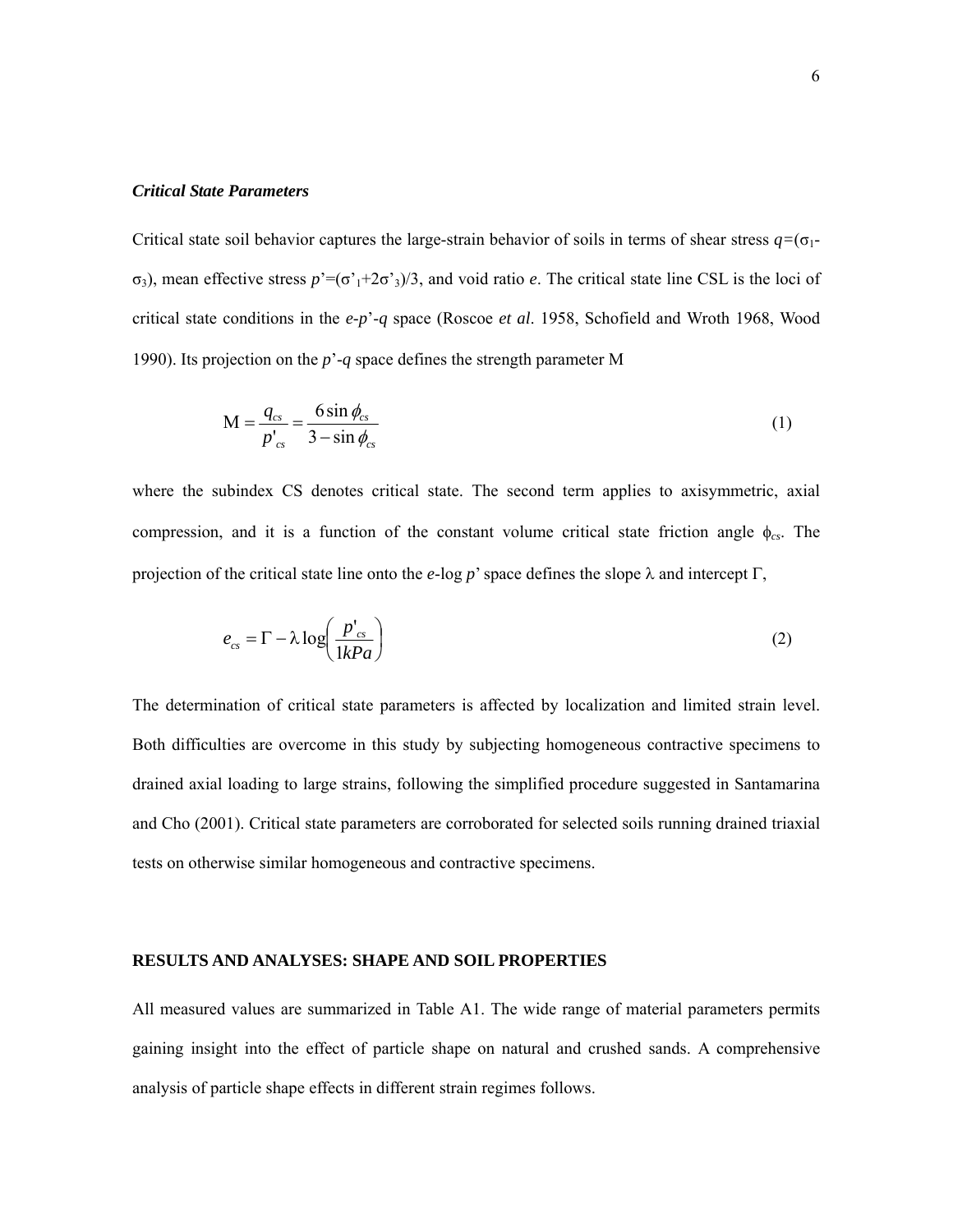#### *Packing*

The effect of particle shape on maximum and minimum void ratios is explored in Fig. 5. Both *e*max and  $e_{\text{min}}$ , and the void ratio difference  $I_e = e_{\text{max}} - e_{\text{min}}$  increase as roundness and sphericity decrease. Similar observations can be found in Fraser (1935), Shimobe and Moroto (1995), Miura et al. (1998), Cubrinovski and Ishihara (2002), Dyskin et al. (2001), and Jia and Williams (2001). Clearly, irregularity hinders particle mobility and their ability to attain minimum potential energy configurations. In the extreme case of low-sphericity, platy mica particles bridge gaps between grains and create large open voids (Guimaraes 2002). The relevance of grain size distribution and the coefficient of uniformity  $C_{\text{u}}$  on packing density is purposely removed from this figure, where all soils have  $C_u \leq 2.5$  (see Youd 1973).

The simple cubic packing is the loosest stable packing that can be obtained with mono-sized spherical particles (coordination number cn=6, void ratio  $e=0.91$ , porosity  $n=0.48$ ), while the tetrahedral or pyramidal packing is the densest  $(\text{cn}=12, e=0.34, n=0.26)$ . Two extreme configurations are "geometrically stretched" to explore the effect of sphericity on extreme packing densities; results are shown in Fig. 6: as sphericity decreases, the range of attainable porosities increases, in agreement with Fig. 5(b). The predicted extreme configurations are attained with the aid of electrical interparticle forces or compliant particles such as clays; in the case of coarse and rigid sand grains data show lower variability than the theoretically predicted bounds.

#### *Small Strain Behavior - Stiffness*

The small-strain stiffness of a soil is measured by imposing a smaller strain than the elastic threshold strain  $\gamma_e$  (typically  $\gamma_e$  <10<sup>-4</sup> in sands). In this case, the granular skeleton deforms at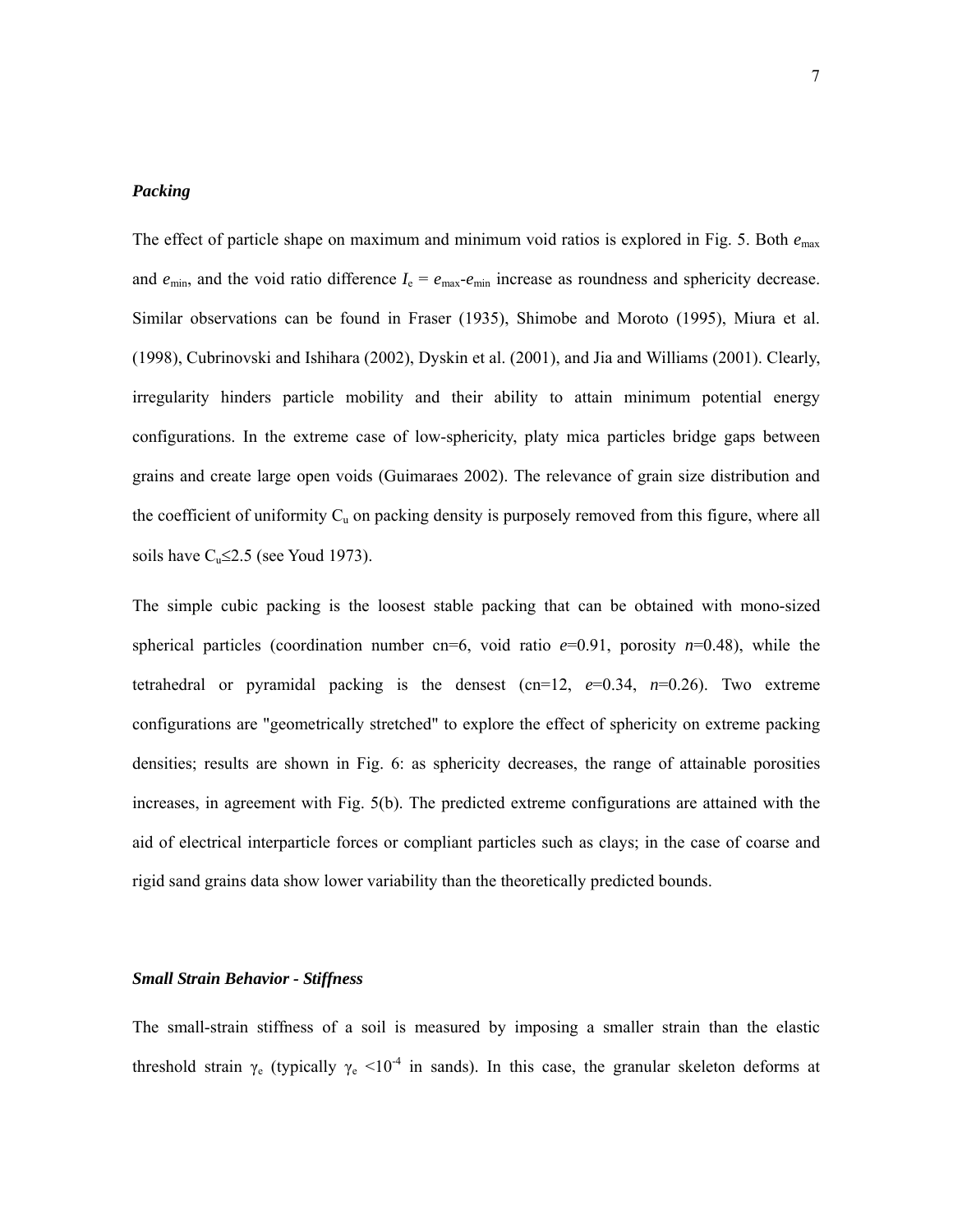constant fabric experiencing contact level deformation only. Therefore, the small-strain shear stiffness G<sub>max</sub> of a soil reflects the nature of interparticle contacts, e.g., Hertzian deformation between two smooth spherical particles. The resulting non-linear stress-dependent stiffness  $G_{\text{max}} = a\sigma^{b}$  is captured in the shear wave velocity  $V_s = \sqrt{(G/\rho)}$ , through velocity-stress relations of the form

$$
V_s = \alpha \left(\frac{\sigma'_{\text{mean}}}{1 \text{kPa}}\right)^{\beta} \tag{3}
$$

where the factor  $\alpha$  [m/s] is the shear wave velocity at 1kPa and the exponent  $\beta$  reflects the sensitivity of the shear wave velocity to the mean state of stress  $\sigma'$ <sub>mean</sub> in the shear plane.

Examples of shear wave velocity variation with effective confining stress are shown in Fig. 7 (for the same two sands selected for Figs. 3 and 4). The  $\alpha$ -factor and the β-exponent are obtained by fitting Eq. (3) to loading data (computed values are summarized in Table A1). The effect of particle shape on small-strain shear wave parameters  $\alpha$  and  $\beta$  are explored in Fig. 8: as sphericity and roundness decrease, the value of α decreases while β increases. This inverse relationship between α, the velocity at 1kPa, and β, the sensitivity to the state of stress, has been previously observed for a wide range of soils and it is further corroborated in Fig. 8(e). These results show that the sensitivity of stiffness to state of stress increases as particle shape becomes angular and less spherical. Increased roughness and increased percentage of platy mica particles have similar effects  $\alpha$  and  $\beta$ (Santamarina and Cascante 1998, Guimaraes 2002)

#### *Intermediate Strain Behavior – Zero-Lateral Strain Loading*

Sand deformation under zero lateral strain loading may exceed the elastic threshold strain  $\gamma_e$  and new particle-scale deformation mechanisms take place, including contact slippage (facilitated in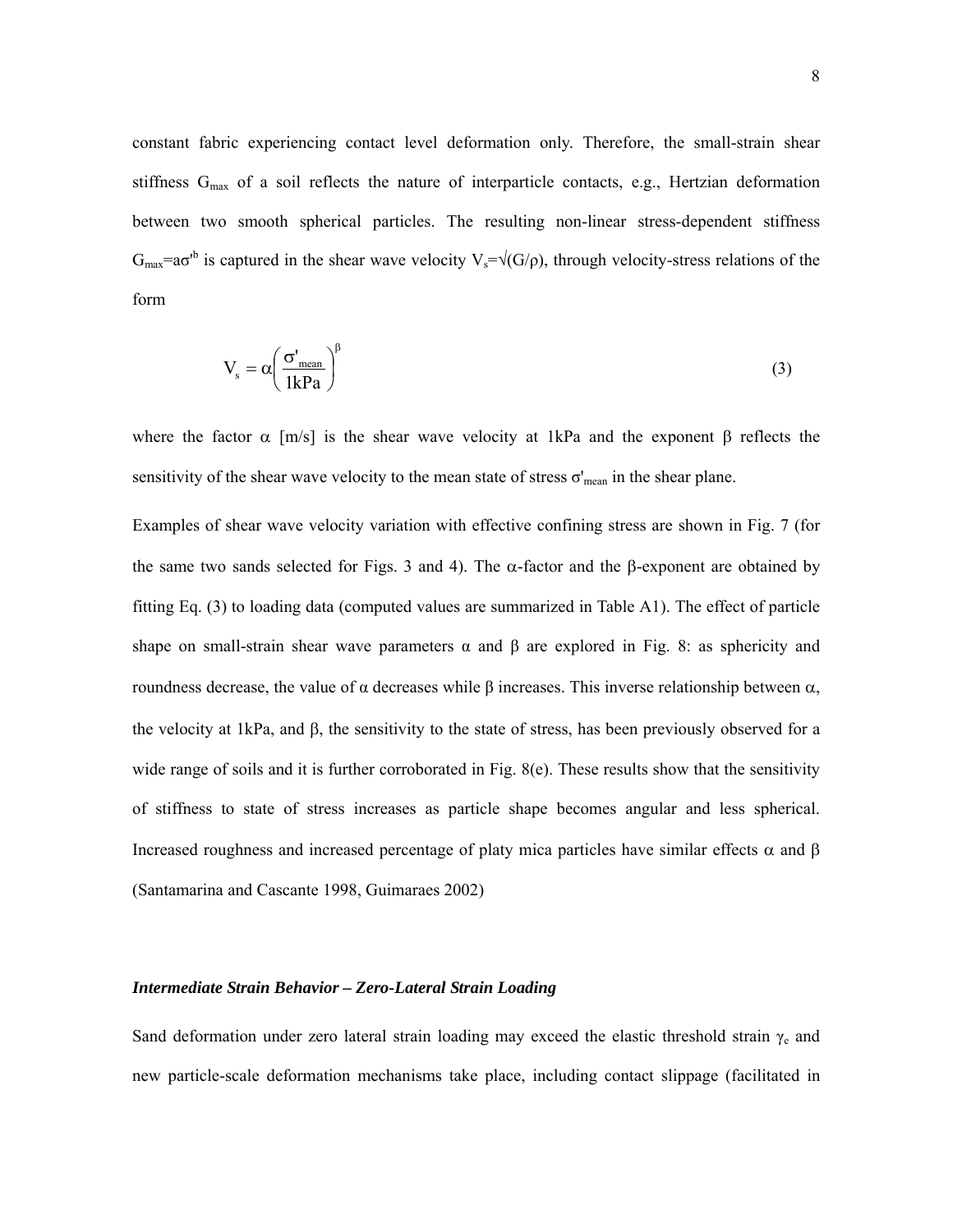smooth particles), breakage at contacts (intensified by angularity) and ensuing fabric changes. The effect of particle shape on oedometric modulus determined at zero-lateral strain is explored using the experimental data in Table A1. Fig. 9 shows that increased particle regularity leads to lower compression and swelling indices.

#### *Large Strain Behavior – Critical State*

Large strain soil behavior involves particle rotation and contact slippage. At low density, the interparticle coordination is low, shear deformation causes particle rotation and chain buckling, and the packing gradually densifies. However, rotation is frustrated in dense soils with high interparticle coordination, therefore, energy applied during shear loading is consumed either in dilation (to reduce coordination number) or in frictional slippage at contacts. Energy minimization dictates the interplay between these mechanisms, the statistical equilibrium at critical state and the evolution of anisotropy during shear. Ultimately, the shear strength of a soil reflects its ability to develop internal force and fabric anisotropy (Rothenburg and Bathurst 1989, Thornton 2000).

Within this particle-level mechanical framework, it is appropriate to hypothesize that eccentricity, angularity and roughness add difficulty to particle rotation, enhance dilatancy and the evolution of anisotropy i.e., greater shear resistance. This hypothesis is tested against experimental test results summarized in Fig. 10. The three critical state parameters Γ, λ and  $φ_{cs}$  decrease with increasing roundness, sphericity and overall regularity. Roundness is more relevant to critical state friction angle  $\phi_{cs}$  and intercept  $\Gamma$  than sphericity, and the following guidelines are obtained

$$
\phi_{cs} = 42 - 17R\tag{4}
$$

$$
\Gamma = 1.2 - 0.4R\tag{5}
$$

The slope  $\lambda$  is poorly defined by shape parameters. However, the critical state void ratio  $e_{cs100}$  at a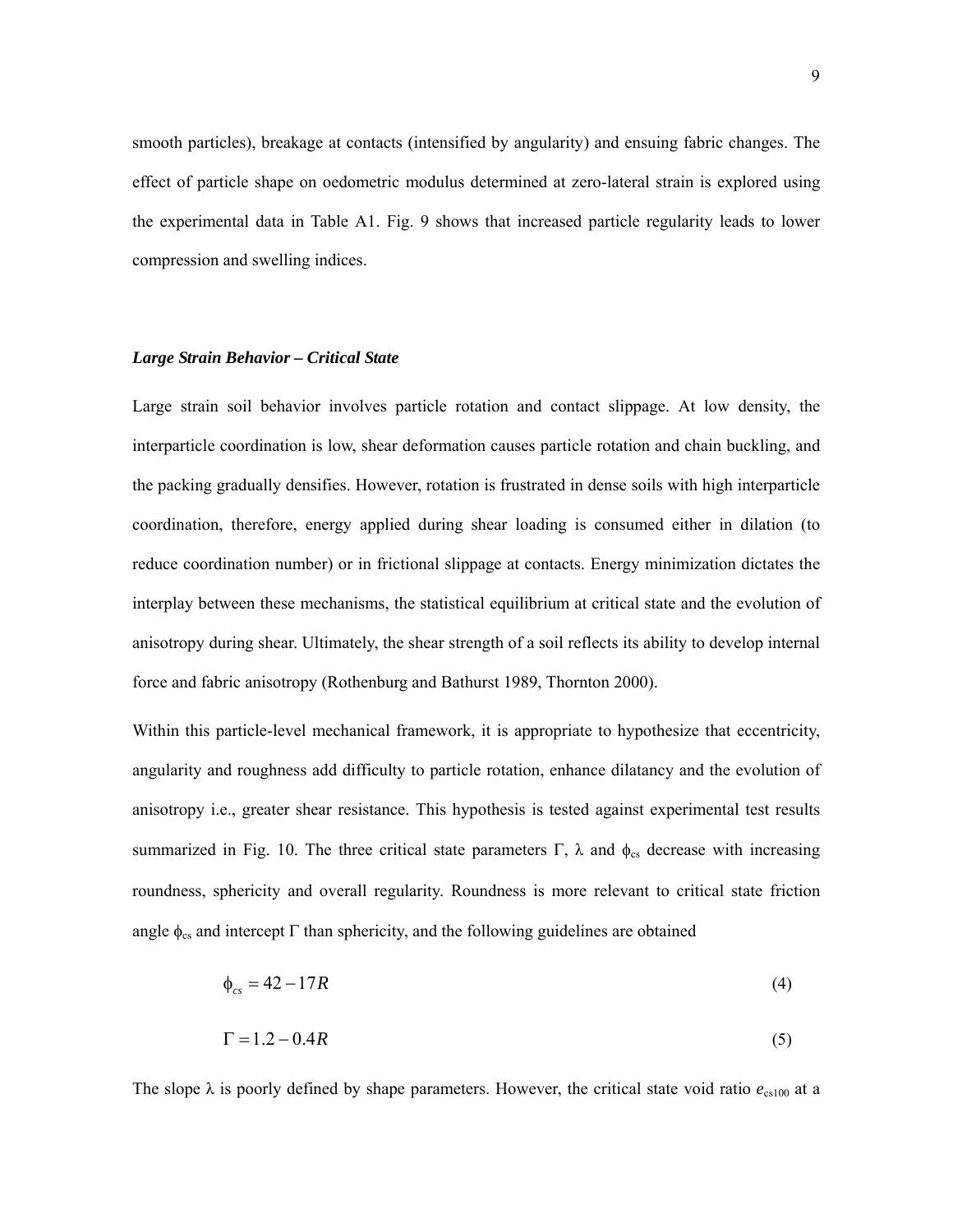mean principal stress  $p = 100kPa$ , computed as  $e_{cs100} = \Gamma - 2\lambda$  (Eq. 2), exhibits good correlation with particle regularity  $ρ$  (Fig. 10-d):

$$
e_{cs100} = 1.1 - 0.42 \,\mathrm{p} \tag{6}
$$

Clearly, the constant volume critical state friction angle  $\phi_{\rm cs}$  is not just dependent on mineral-tomineral friction but strongly affected by particle shape (see also Chan and Page 1997).

#### **SHAPE-DEPENDENT PARAMETER CORRELATION**

The particle shape dependency exhibited by grain packing (extreme void ratios *e*max and *e*min) and by mechanical parameters ( $V_s$ ,  $C_s$ ,  $C_s$ ,  $\Gamma$ ,  $\lambda$  and  $\phi_{cs}$ ) suggests correlations among these parameters through particle shape effects. This is investigated by combining the experimental data gathered in this study (Table A1 - includes particle shape) and data gathered from the literature (Table A2 - does not include particle shape).

The critical state fabric is not expected to resemble the fabric a soil develops during *e*max measurements by funneling or during particle rearrangement during  $e_{min}$  determinations. However, stability conditions at the particle-level are controlled by similar particle characteristics. Therefore, correlations between Γ ( $e_{cs}$  at  $p'=1$ kPa) and the critical state void ratio at  $p'=100$  kPa ( $e_{cs100}=$ Γ-2λ) with extreme void ratios  $e_{\text{max}}$  and  $e_{\text{min}}$  are expected. Fig. 11(a&b) show that both Γ and  $e_{\text{cs100}}$  increase when extreme void ratios increase, in relation to decreased particle regularity. The intercept Γ trails  $e_{\text{max}}$ , while  $e_{\text{cs100}}$  corresponds to a relative density typically lower than  $D_r = 50\%$ .

Weak correlations are found between the critical state friction angle  $\phi_{cs}$  or the slope of the critical state line  $\lambda$  with index properties  $e_{\text{max}}$ ,  $e_{\text{min}}$  or I<sub>e</sub>. Fig. 11(c) shows  $\lambda$ -vs-I<sub>e</sub> and the underlying role of particle shape. By definition, the slope of the critical state line is λ=∆*e*cs/∆*p*'cs, therefore, it should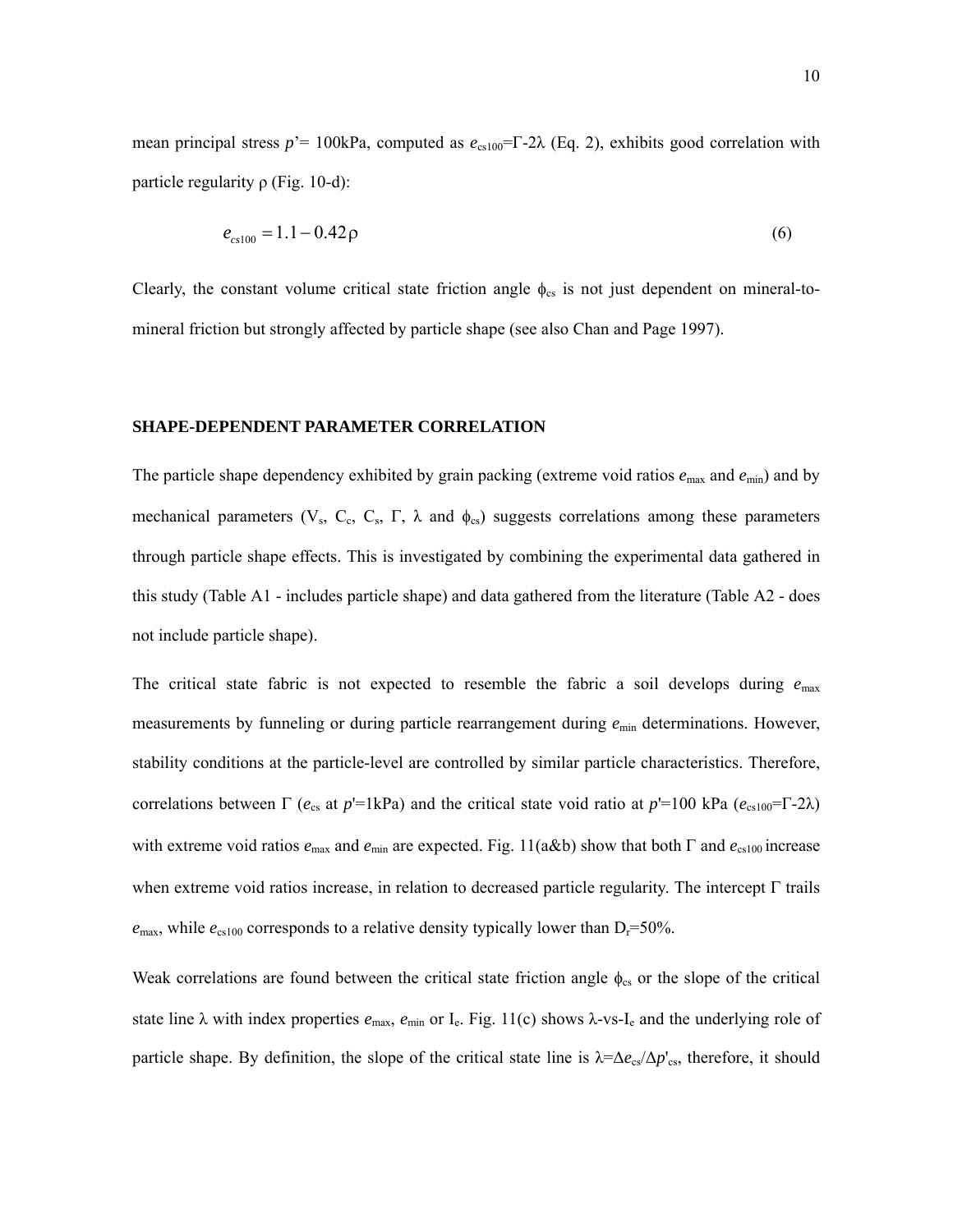reflect the potential range in void ratios a soil may attain  $I_e = e_{max} - e_{min}$ . Published critical state parameters may have been obtained from specimens that experienced localization (localization was prevented in the tests conducted as part of this research). While localization affects Γ and λ, it has virtually no effect on  $\phi_{\rm cs}$  (Santamarina and Cho 2004).

Fig. 11(d) presents measured values of  $e_{\text{max}}$  vs. the predicted values computed taking into consideration  $e_{\min}$  and the coefficient of uniformity  $C_u$  according to the following regression equation:

$$
e_{\text{max}} = 1.35 e_{\text{min}} + 0.15 (C_u - 1) \tag{7}
$$

The plot shows the segregation of the data according to particle shape. The inverted equation highlights the importance that the coefficient of uniformity has on packing.

#### **CONCLUSIONS AND RECOMMENDATIONS**

Soils are made of grains. Grain size distribution plays a pivotal role in determining soil behavior. However, particle shape emerges as a significant parameter.

The shape of grains is established at three different scales: the global form, the scale of major surface features and the scale of surface roughness. Each scale reflects aspects of the formation history, and participates in determining the global behavior of the soil mass from particle packing to mechanical response. The direct measurement of particle surface roughness is cumbersome and its effects remain poorly known.

The increase in particle irregularity (angularity and/or eccentricity) leads to:

- increase in  $e_{\text{max}}$  and  $e_{\text{min}}$ , and  $I_e = e_{\text{max}} e_{\text{min}}$ ,
- decrease in stiffness (α coefficient), yet increased sensitivity to the state of stress (β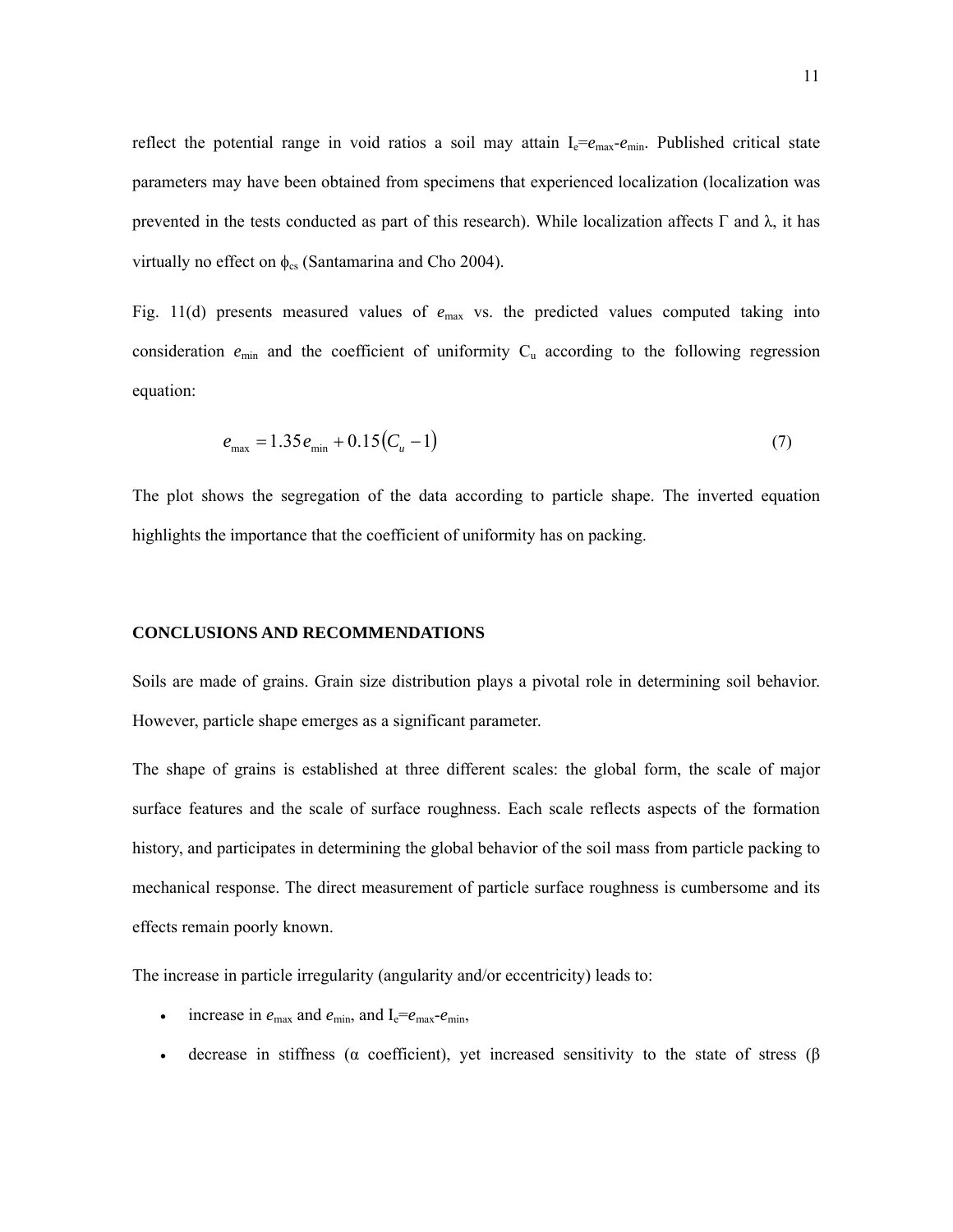exponent)

- increase compressibility under zero-lateral strain loading  $(C_c)$
- increase constant volume critical state friction angle  $φ_{cs}$  and intercept Γ (weak effect on slope λ)

The systematic assessment of particle shape will lead to a better understanding of sand behavior. In the meantime, it is recommended that particle shape be characterized and explicitly documented as part of every soil characterization exercise, in particular for soils that fall under the following USCS denominations: GW, GP, SW and SP.

#### **ACKNOWLEDGMENTS**

Support was provided by NSF (project on scales), the Georgia Mining Industry, The Goizueta Foundation, and the Smart Infra-Structure Technology Center (SISTeC) under KOSEF.

#### **REFERENCES**

- Arulanandan, K., Seed, H.B., Yogachandran, C., Muraleetharan, K.K., and Seed, R.B. (1993). "Centrifuge study on volume changes and dynamic stability of earth dams." *Journal of Geotechnical Engineering*, ASCE, 119(11), 1717-1731.
- Ashmawy, A.K., Sukumaran, B., and Vinh Hoang, V. (2003). "Evaluating the influence of particle shape on liquefaction behavior using discrete element modelling." *Annual International Society of Offshore and Polar Engineering Conference*, Hawaii, USA, PCW-05.

Barrett, P.J. (1980). "The shape of rock particles, a critical review." *Sedimentology*, 27, 291-303.

Been, K., and Jefferies, M.G. (1985). "A state parameter for sands." *Géotechnique*, 35(2), 99-112.

Been, K., Jefferies, M.G., and Hachey, J. (1991). "The critical state of sands." *Géotechnique*, 41(3), 365-381.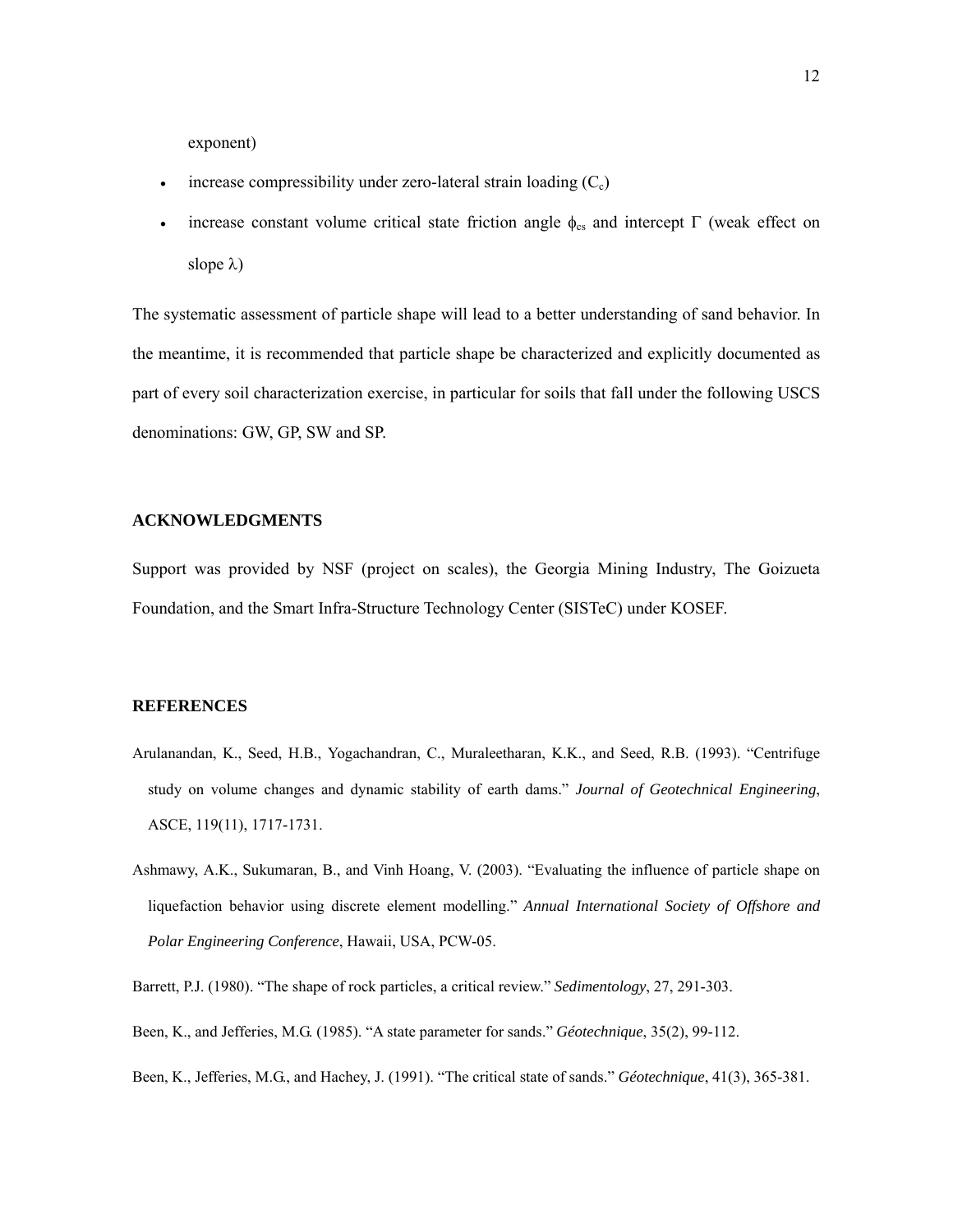- Bowman, E.T., Soga, K., and Drummnond, W. (2001). "Particle shape characterization using Fourier descriptor analysis." *Géotechnique*, 51(6), 545-554.
- Castro, G., Enos, J.L., France, J.W., and Poulos, S.J. (1982). "Liquefaction induced by cyclic loading." *Report to National Science Foundation*, Washington, DC, No. NSF/CEE-82018.
- Chan, L.C.Y. and Page, N.W. (1997). "Particle fractal and load effects on internal friction in powders." *Powder Technology*, 90, 259-266.
- Chen, Y.C., and Liao, T.S. (1999). "Studies of the state parameter and liquefaction resistance of sands." *Earthquake Geotechnical Engineering*, Seco e Pinto (ed.), 513-518.
- Chillarige, A.V., Robertson, P.K., Morgenstern, N.R., and Christian, H.A. (1997). "Evaluation of the in situ state of Fraser River sand." *Canadian Geotechnical Journal*, 34, 510-519.
- Cho, G.C. (2001). *Unsaturated Soil Stiffness and Post-liquefaction Shear Strength*, Ph.D. Thesis, Georgia Institute of Technology, Atlanta, 288 pages.
- Chu, J., and Lo, S.C.R. (1993). "On the measurement of critical state parameters of dense granular soils." *Geotechnical Testing Journal*, 16(1), 27-35.
- Clark, N.N. (1987). "A new scheme for particle shape characterization based on fractal harmonics and fractal dimensions." *Powder Technology*, 51, 243-249.
- Cubrinovski, M. and Ishihara, K. (2002). "Maximum and minimum void ratio characteristics of sands." *Soils and Foundation*, 42(6), 65-78.
- Cunning, J.C., Robertson, P.K., and Sego, D.C. (1995). "Shear Wave Velocity to Evaluate in situ State of Cohesionless Soils." *Canadian Geotechnical Journal*, 32, 848-858.
- Dobry, R., Vasquez-Herrera, A., Mohamad, R., and Vucetic, M. (1985). "Liquefaction flow failure of silty sand by torsional cyclic tests." *Advances in the art of testing soils under cyclic conditions*, Proceedings of a session sponsored by the Geotechnical Engineering Division in conjunction with the ASCE Convention in Detroit, Michigan, Khosla (ed.), 29-50.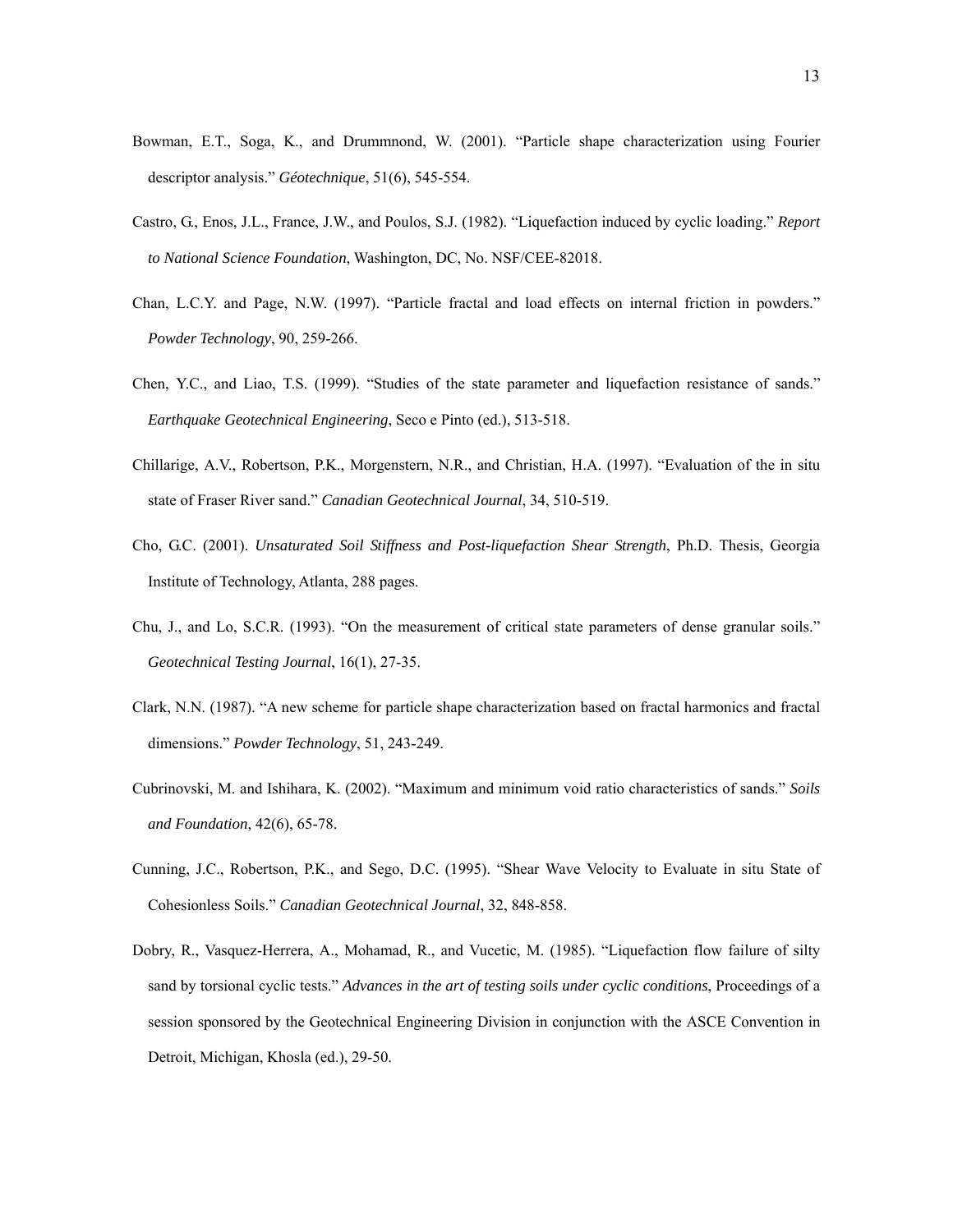- Dodds J.S. (2003), Particle Shape and Stiffness Effects on Soil Behavior, MSc Thesis, Georgia Institute of Technology, Atlanta, 173 pages.
- Dyskin, A.V., Estrin, Y., Kanel-Belov, A.J., and Pasternak, E. (2001). "Toughening by fragmentation—How topology helps." *Advanced Engineering Materials*, 3(1), 885-888.
- Folk, R.L. (1955). "Student operator error in determination of roundness, sphericity, and grain size." *Journal of Sedimentary Petrology*, 25(4), 297-301.
- Fraser, H.J. (1935). "Experimental study of the porosity and permeability of clastic sediments." *Journal of Geology*, 13(8), 910-1010.
- Gajo, A., and Wood, M. (1999). "A kinematic hardening constitutive model for sands: the multiaxial formulation." *International Journal for Numerical and Analytical Methods in Geomechanics*, 23, 925-965.
- Guimaraes, M. (2002). *Crushed stone fines and ion removal from clay slurries fundamental studies*, PhD thesis, Georgia Institute of Technology, Atlanta, 238 pages.
- Hyslip, J.P. and Vallejo, L.E. (1997). "Fractal analysis of the roughness and size distribution of granular materials." *Engineering Geology*, 48, 231-244.
- Ishihara, K. (1993). "The Rankine Lecture: Liquefaction and flow failure during earthquakes." *Géotechnique*, 43(3), 351-415.
- Jia, X. and Williams, R.A. (2001). "A packing algorithm for particles of arbitrary shapes." *Powder Technology*, 120, 175-186.
- Konrad, J.M. (1990). "Minimum undrained strength versus steady-state strength of sands." *Journal of Geotechnical Engineering*, 116(6), 948-963.
- Konrad, J.M., and Watts, B.D. (1995). "Undrained shear strength for liquefaction flow failure analysis." *Canadian Geotechnical Journal*, 32, 783-794.
- Konrad, J.M. (1997). "Insitu sand state from CPT: evaluation of a unified approach at two CANLEX sites." *Canadian Geotechnical Journal*, 34(1), 120-130.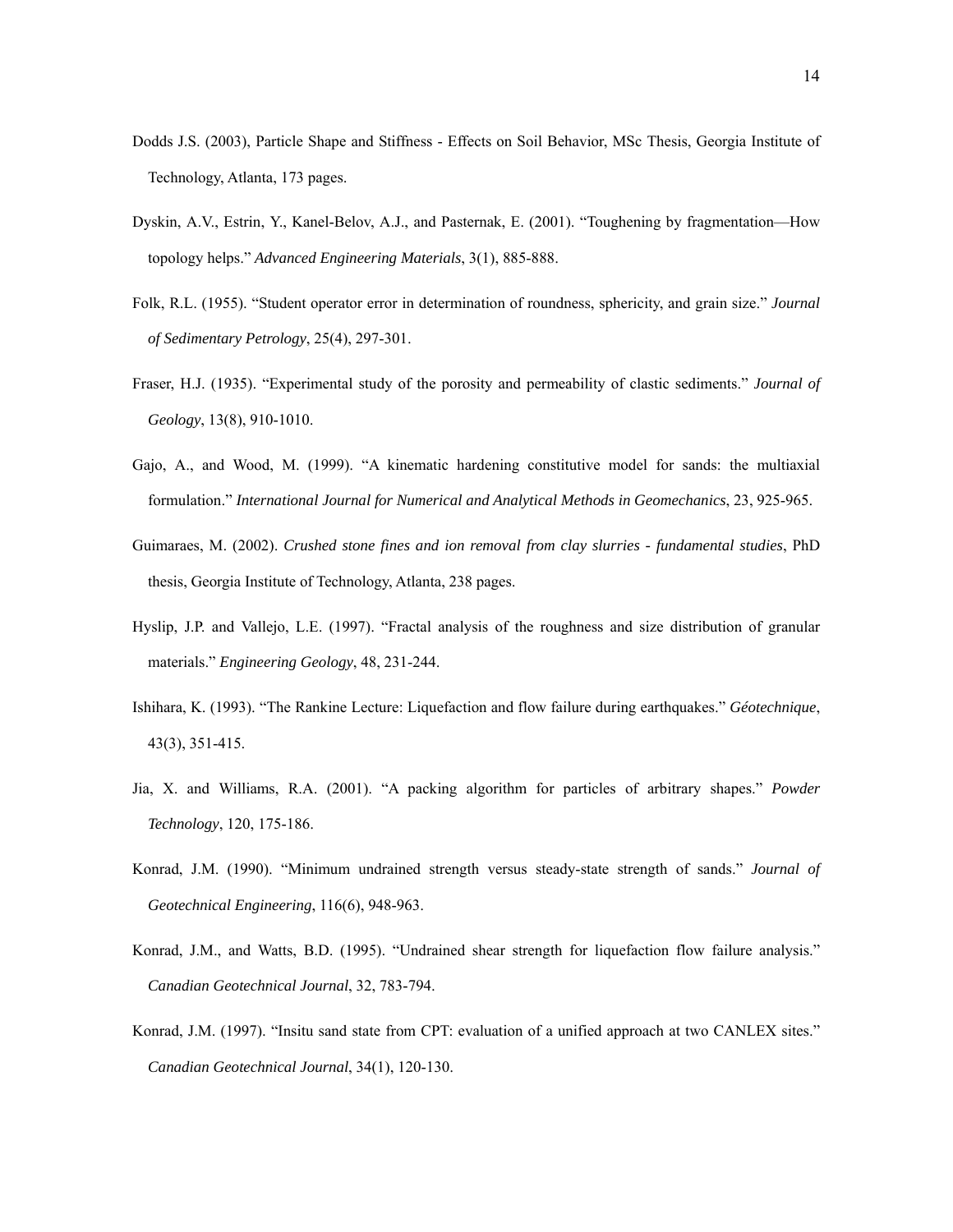- Krumbein, W.C. (1941). "Measurement and geological significance of shape and roundness of sedimentary particles." *Journal of Sedimentary Petrology*, 11(2), 64-72.
- Krumbein, W.C. and Sloss, L.L. (1963). *Stratigraphy and Sedimentation*, Second Edition, W.H. Freeman and Company, San Francisco, 660 pages.
- Lee, C.J. (1995). "Static shear and liquefaction potential of sand." Proceedings of 3rd International Conference on Recent Advances in Geotechnical Earthquake Engineering and Soil Dynamics, St. Louis, Missouri, April 2-7, 1, 115-118.
- Margolis, S.V. and Krinsley, D.H. (1974). "Processes of formation and environmental occurrence of microfeatures on detrital quartz grains." *American Journal of Science*, 274, 449-464.
- Meloy, T.P. (1977). "Fast Fourier transforms applied to shape analysis of particle silhouettes to obtain morphological data." *Powder Technology*, 17, 27-35.
- Miura, K., Maeda K., Furukawa, M., Toki, S. (1998). "Mechanical characteristics of sands with different primary properties." *Soils and Foundations*, 38, 159-172.
- Powers, M.C. (1953). "A new roundness scale for sedimentary particles." *Journal of Sedimentary Petrology*, 23(2), 117-119.
- Rahaman, M.N. (1995). *Ceramic Processing and Sintering*, Dekker Inc., NY, 770 pages.
- Riemer, M.F., and Seed, R.B. (1997). "Factors affecting apparent position of steady-state line." *Journal of Geotechnical and Geoenvironmental Engineering*, 123(3), 281-288.
- Riemer, M.F., Seed, R.B., Nicholson, P.G. and Jong, H.L. (1990). "Steady state testing of loose sands: limiting minimum density." *Journal of Geotechnical Engineering*, ASCE, 116(2), 332-337.
- Robertson, P.K., Sasitharan, S., Cunning, J.C., and Sego, D.C. (1995). "Shear-Wave Velocity to Evaluate In-Situ State of Ottawa Sand." *Journal of Geotechnical Engineering*, 121(3), 262-273.
- Roscoe, K.H., Schofield, A.N., Wroth, C.P. (1958). "On the yielding of soils." *Géotechnique*, 8, 22-53.
- Rothenburg, L. and Bathurst, R.J. (1989). "Analytical study of induced anisotropy in idealized granular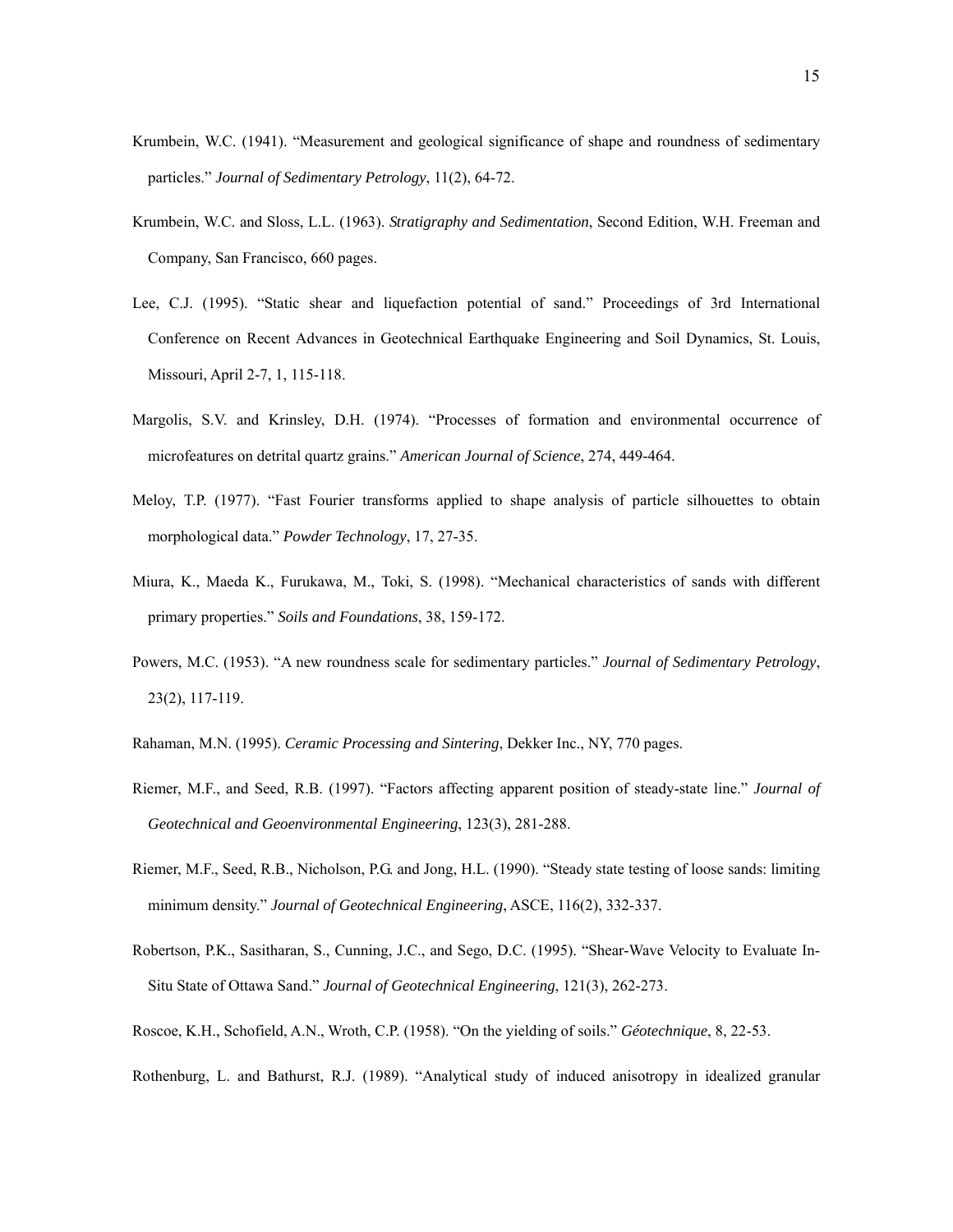material." *Géotechnique*, 49, 601-614.

- Santamarina, J.C., and Cascante, G. (1998). "Effect of surface roughness on wave propagation parameters." *Géotechnique*, 48(1), 129-137.
- Santamarina, J.C., and Cho, G.C. (2001). "Determination of critical state parameters in sandy soils simple procedure." *Geotechnical Testing Journal*, GTJODJ, 24(2), 185-192.
- Santamarina, J.C., and Cho, G.C. (2004). "Soil behaviour: The role of particle shape." *Advances in Geotechnical Engineering: The Skempton Conference*, R.J. Jardine et al. (ed.), 29-31 March 2004, Thomas Telford, London, 1, 604-617.
- Sasitharan, S., Robertson, P.K., Sego, D.C., and Morgenstern, N.R. (1994). "State-boundary surface for very loose sand and its practical implications." *Canadian Geotechnical Journal*, 31, 321-334.
- Schofield, A.N., and Wroth, P. (1968). *Critical State Soil Mechanics*, McGraw-Hill Book Company.
- Shimobe, S., and Moroto, N. (1995). "A new classification chart for sand liquefaction." *Earthquake Geotechnical Engineering*, K. Ishihara (ed.), Balkema, Rotterdam, 315-320.
- Sladen, J.A., and Handford, G. (1987). "A potential systematic error in laboratory testing of very loose sand." *Canadian Geotechnical Journal*, 24, 462-466.
- Sladen, J.A., D'Hollander, R.D., and Krahn, J. (1985). "The liquefaction of sands, a collapse surface approach", *Canadian Geotechnical Journal*, 22, 564-578.
- Sukumaran, B., and Ashmawy, A.K. (2001). "Quantitative characterization of the geometry of discrete particles." *Géotechnique*, 51(7), 171-179.
- Thevanayagam, S., Wang, C.C., and Ravishankar, K. (1996). "Determination of post-liquefaction strength: steady state vs residual strength." *Uncertainty in the Geological Environment: from theory to practice*, Proceedings of Uncertainty '96, Schackelford et at. (ed.), Geotechnical Special Publication No. 58, 2, 1210- 1224.

Thornton, C. (2000). "Numerical simulations of deviatoric shear deformation of granular media."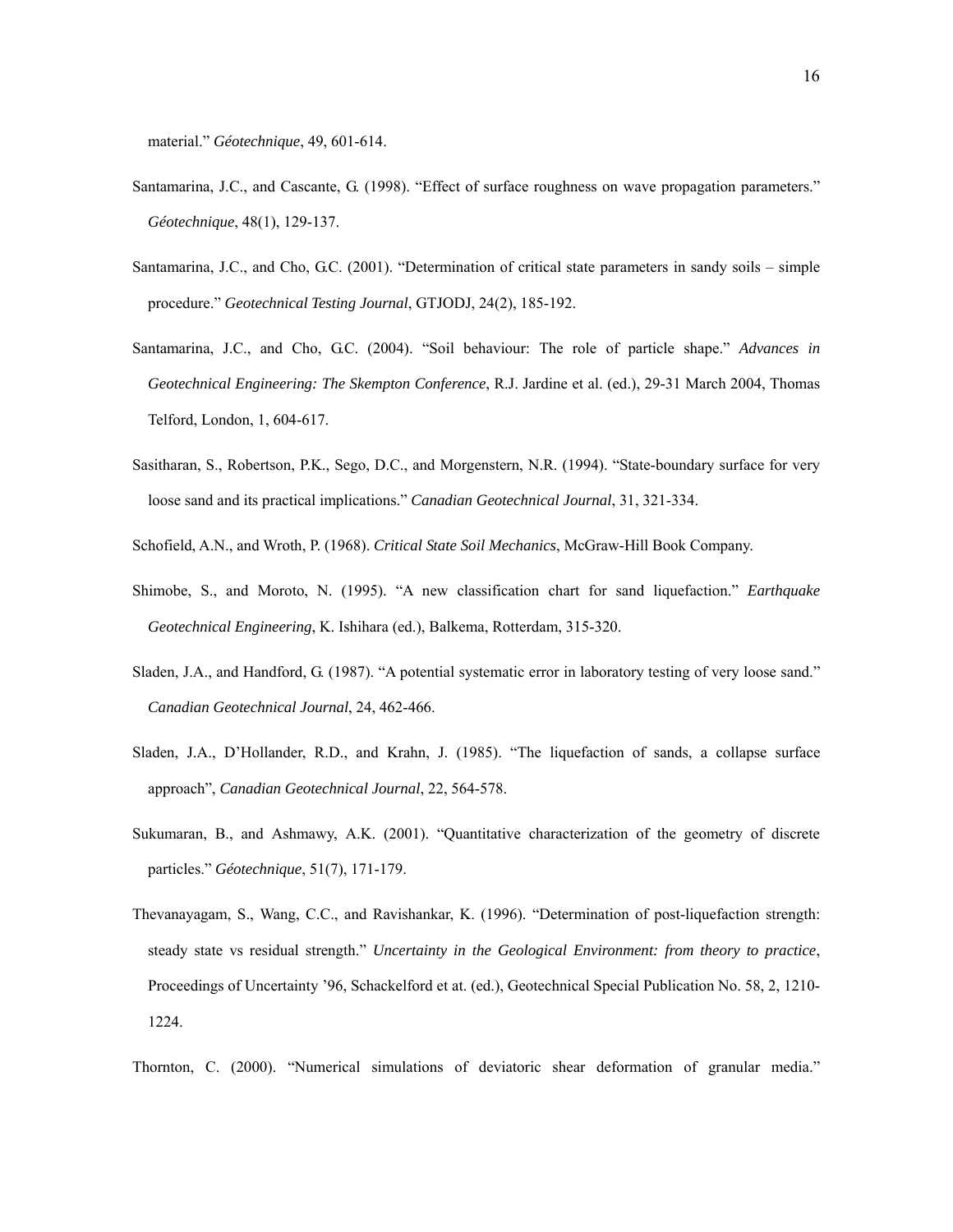*Géotechnique*, 50(1), 43-53.

- Toki, S., Tatsuoka, F., Miura, S., Yoshimi, Y., Yasuda, S., and Makihara, Y. (1986). "Cyclic undrained triaxial strength of sand by a cooperative test program." *Soils and Foundations*, 26(3), 117-128.
- Verdugo, R., Castillo, P., and Briceno, L. (1995). "Initial Soil Structure and Steady-State Strength." *The First International Conference on Earthquake Geotechnical Engineering*, K. Ishihara (ed.), Balkema, 1, 209-214.
- Wadel, H. (1932). "Volume, shape, and roundness of rock particles." *Journal of Geology*, 40, 443-451.
- Wood, D.M. (1990). *Soil behavior and critical state soil mechanics*, Cambridge University Press, Cambridge, UK.
- Yimsiri, S. and Soga, K. (1999). "Effect of surface roughness on small-strain modulus: micromechanics view." *Pre-failure Deformation Characteristics of Geomaterials: Proceedings*, *2nd International Symposium*, M. Jamiolkowski et al. (ed.), Torino, Italy, 597-602
- Youd, T.L. (1973). "Factors controlling maximum and minimum densities of sands." *Evaluation of Relative Density and Its Role in Geotechnical Projects Involving Cohesionless Soils*, ASTM STP 523, American Society For Testing and Materials, 98-112.
- Zhang, H., and Garga, V.K. (1997). "Quasi-Steady State: a real behaviour?" *Canadian Geotechnical Journal*, 34, 749-761.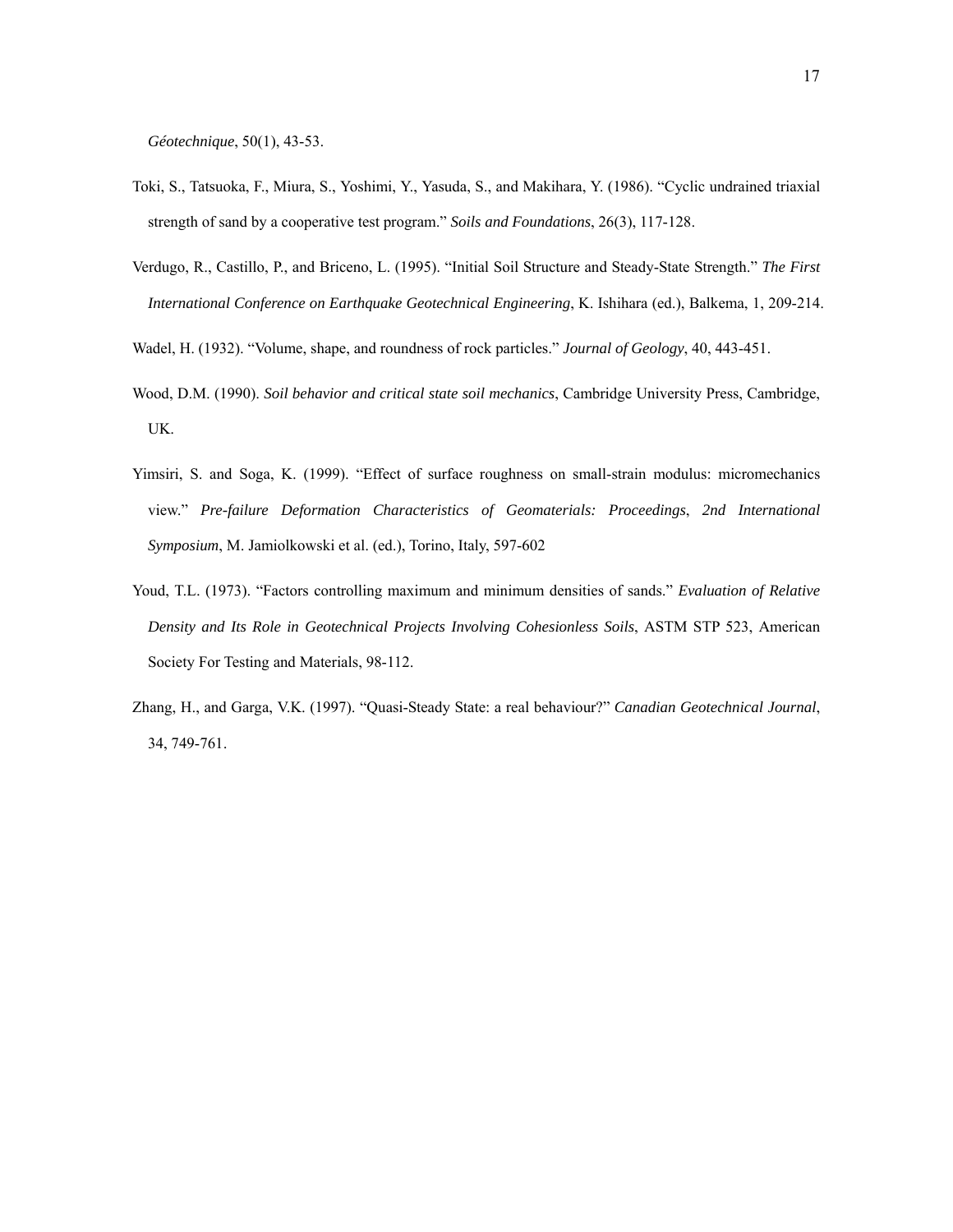#### **LIST OF FIGURES**

- **Fig. 1.** Sphericity *S* and roundness *R* chart. Diagonal dotted lines correspond to constant particle regularity  $p=(R+S)/2$  (modified from Krumbein and Sloss 1963).
- **Fig. 2**. Microphotographs of typical grains tested in this study. (a) Glass beeds  $D_{50}$ = mm. (b) Ottawa sand  $D_{50}$ =0.60 mm. (c) Ticino sand  $D_{50}$ = 0.33 mm. (d) Fine fraction of crushed sands  $D \approx 0.08$  mm.
- **Fig. 3.** The variation of void ratio with vertical effective stress during zero-lateral strain loading (additional properties for these sands can be found in Table A1).
- **Fig. 4.** Shear wave time series gathered at different vertical effective confining stresses during loading and unloading in an instrumented oedometer cell (Additional properties for these sands can be found in Table A1).
- **Fig. 5.** Effect of particle shape on extreme void ratios (natural sands with  $C_u \le 2.5$  Data in Table A1).
- Fig. 6. Variation of porosity with sphericity. Trends: geometric analysis based on the extreme packings shown in the figure (particles remain round  $R=1$ ). Data points: natural sands (this study - Table A1). Extreme values at *S*=1 correspond to simple cubic SC packing, tetrahedral TH packing, and experimental data with glass beads. Ranges: from published studies.
- **Fig. 7.** Variation of shear wave velocity with effective confining stress (Refer to Fig. 4 additional properties for these sands can be found in Table A1).
- **Fig. 8**. The effect of particle shape on small-strain shear wave velocity (data in Table A1). The two encircled points in Fig.  $8(a-d)$  correspond to Ponte Vedra and Jekyll Island sands which contain a high percentage of crushed shells.
- **Fig. 9.** The effect of particle shape on zero-lateral strain oedometric stiffness during compression and expansion (data in Table A1).
- **Fig. 10.** The effect of particle shape on critical state parameters (data in Table A1).
- Fig. 11. Correlations between parameters (data in Tables A1 and A2).

### **LIST OF TABLES IN APPENDIX**

- **Table A1.** Database compiled from new experiments (includes particle shape information).
- Table A2. Material properties for sandy soils compiled from published studies.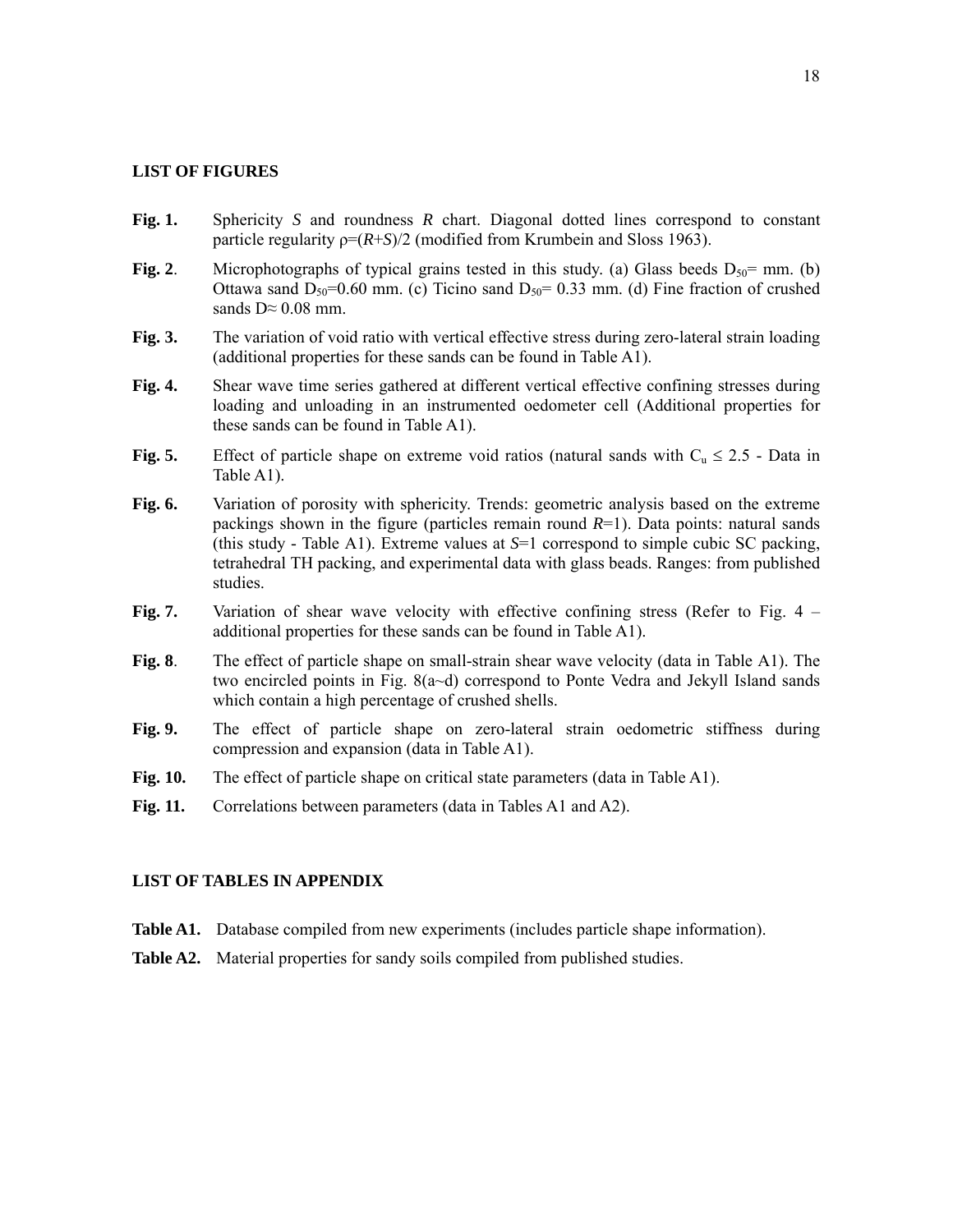

**Fig. 1.** Sphericity *S* and roundness *R* chart. Diagonal dotted lines correspond to constant particle regularity ρ=(*R*+*S*)/2 (modified from Krumbein and Sloss 1963).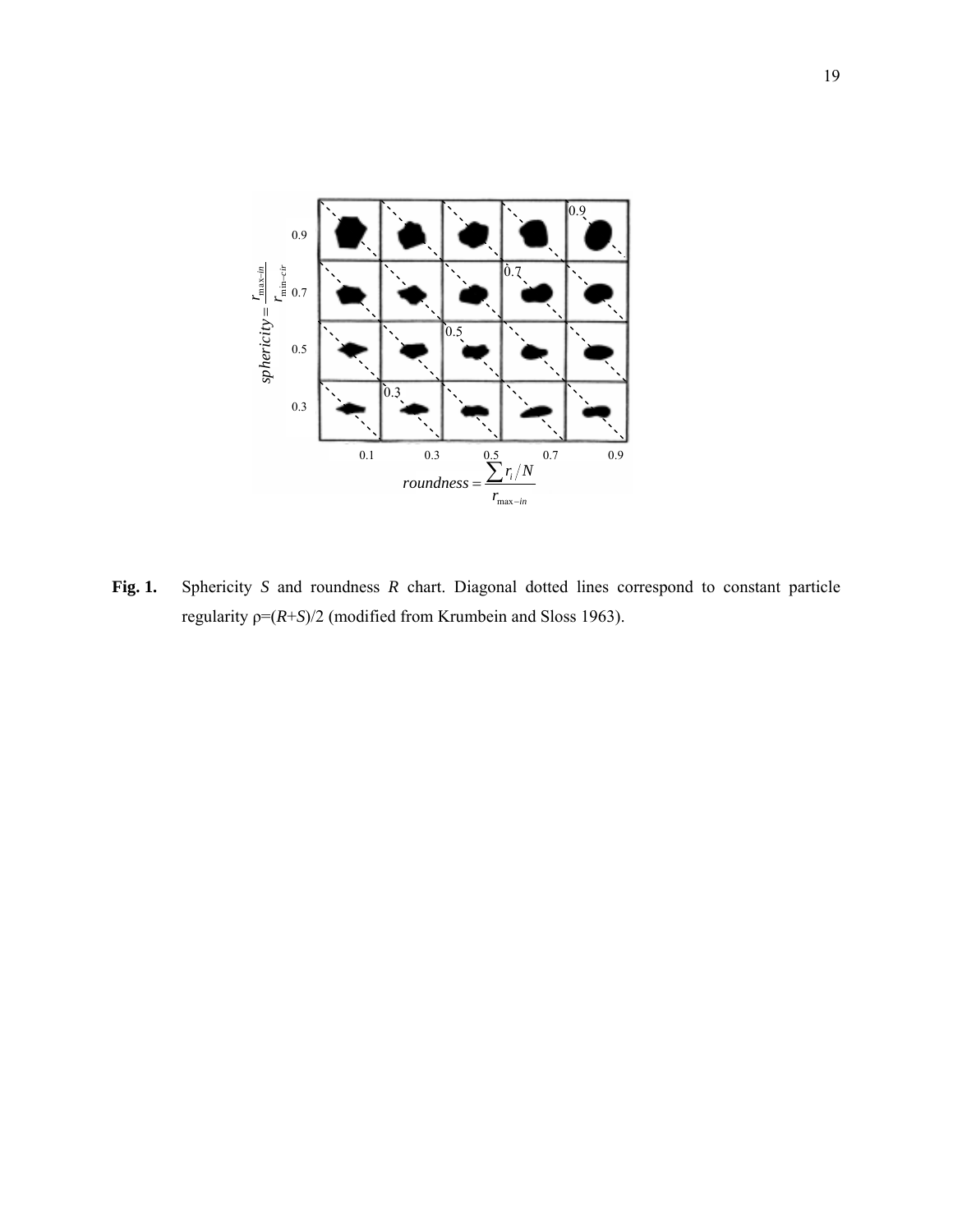

**Fig. 2**. Microphotographs of typical grains tested in this study. (a) Glass beeds  $D_{50}$ = mm. (b) Ottawa sand D<sub>50</sub>=0.60 mm. (c) Ticino sand D<sub>50</sub>= 0.33 mm. (d) Fine fraction of crushed sands D≈ 0.08 mm.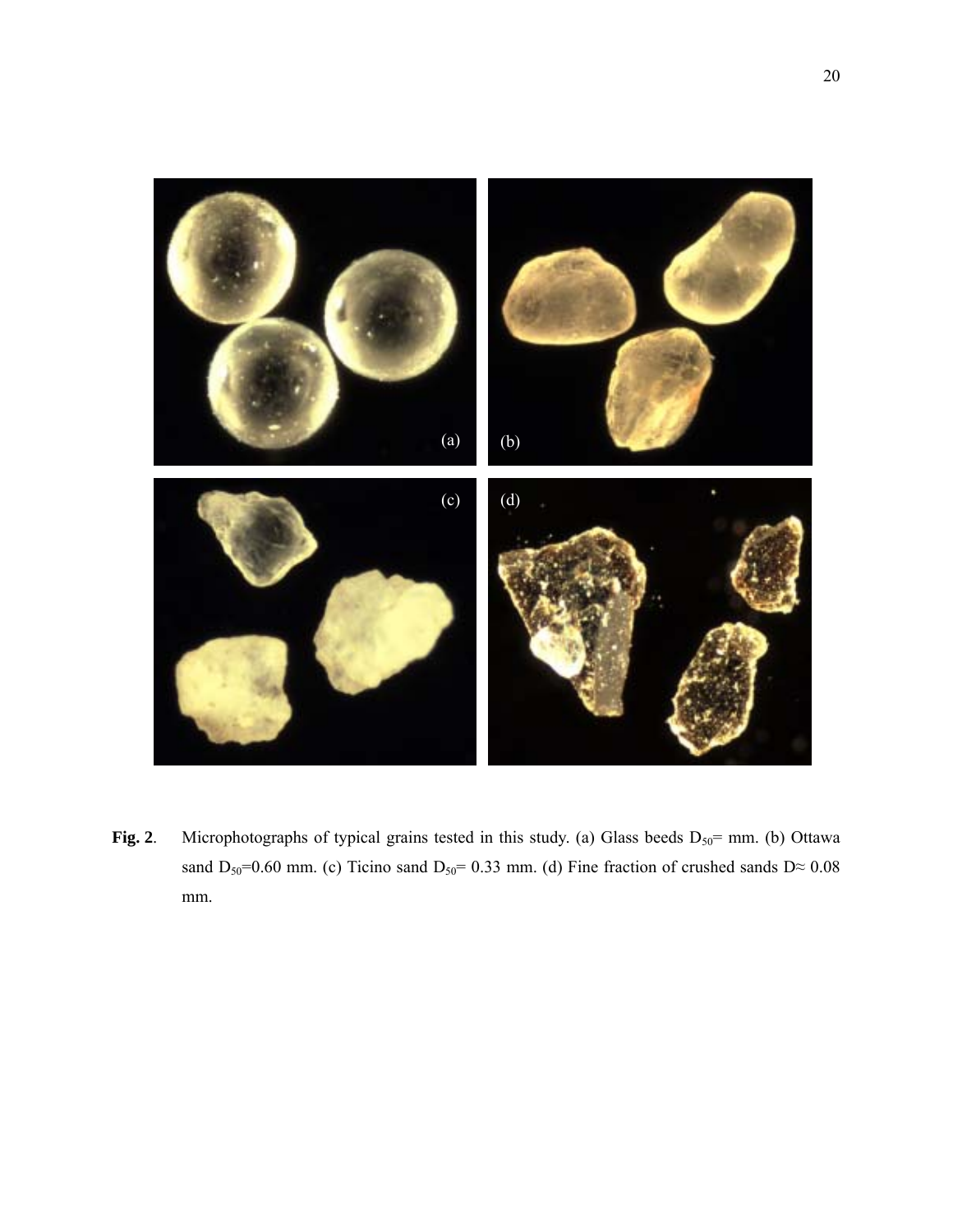

**Fig. 3.** The variation of void ratio with vertical effective stress during zero-lateral strain loading (additional properties for these sands can be found in Table A1).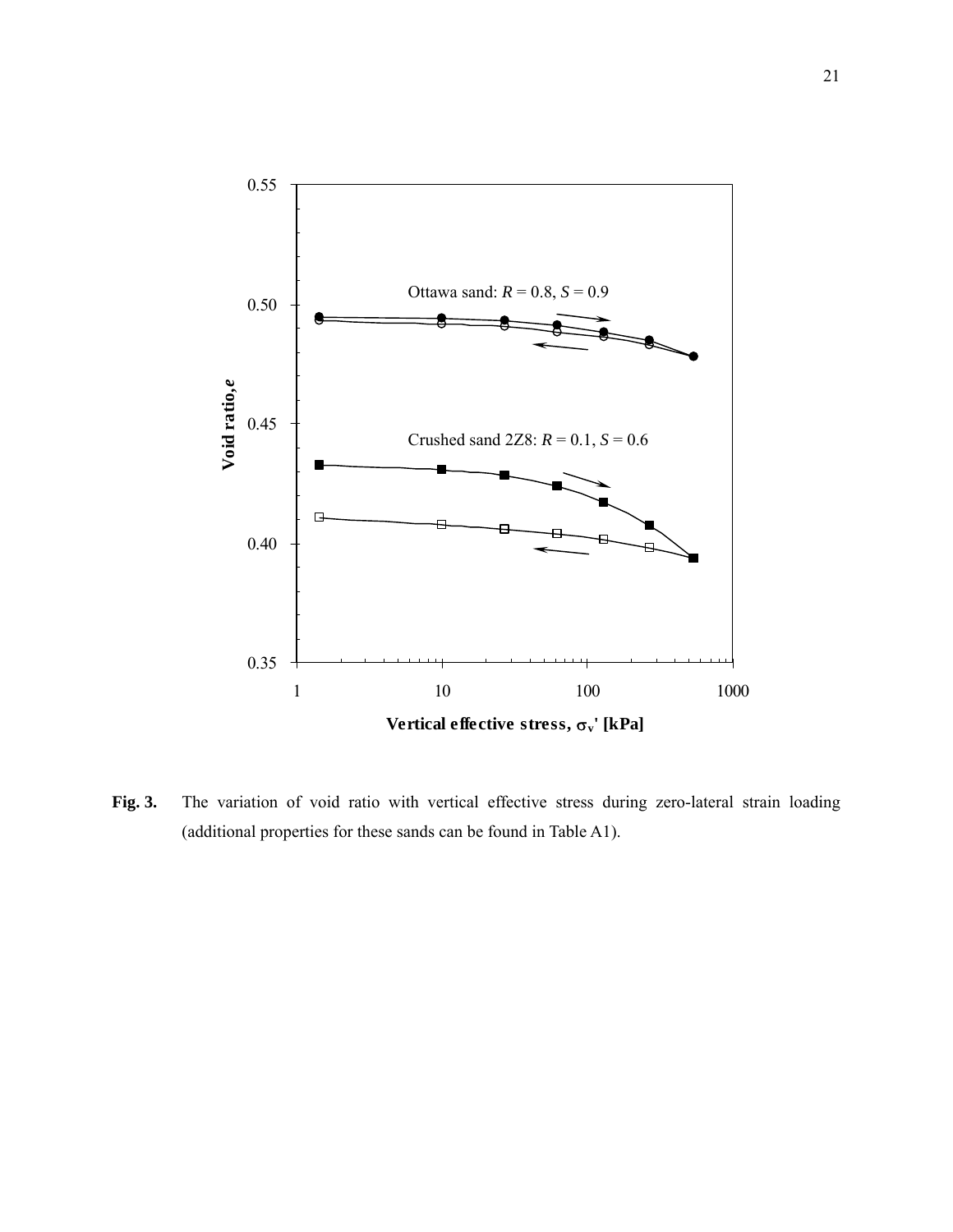

**Fig. 4.** Shear wave time series gathered at different vertical effective confining stresses during loading and unloading in an instrumented oedometer cell (Additional properties for these sands can be found in Table A1).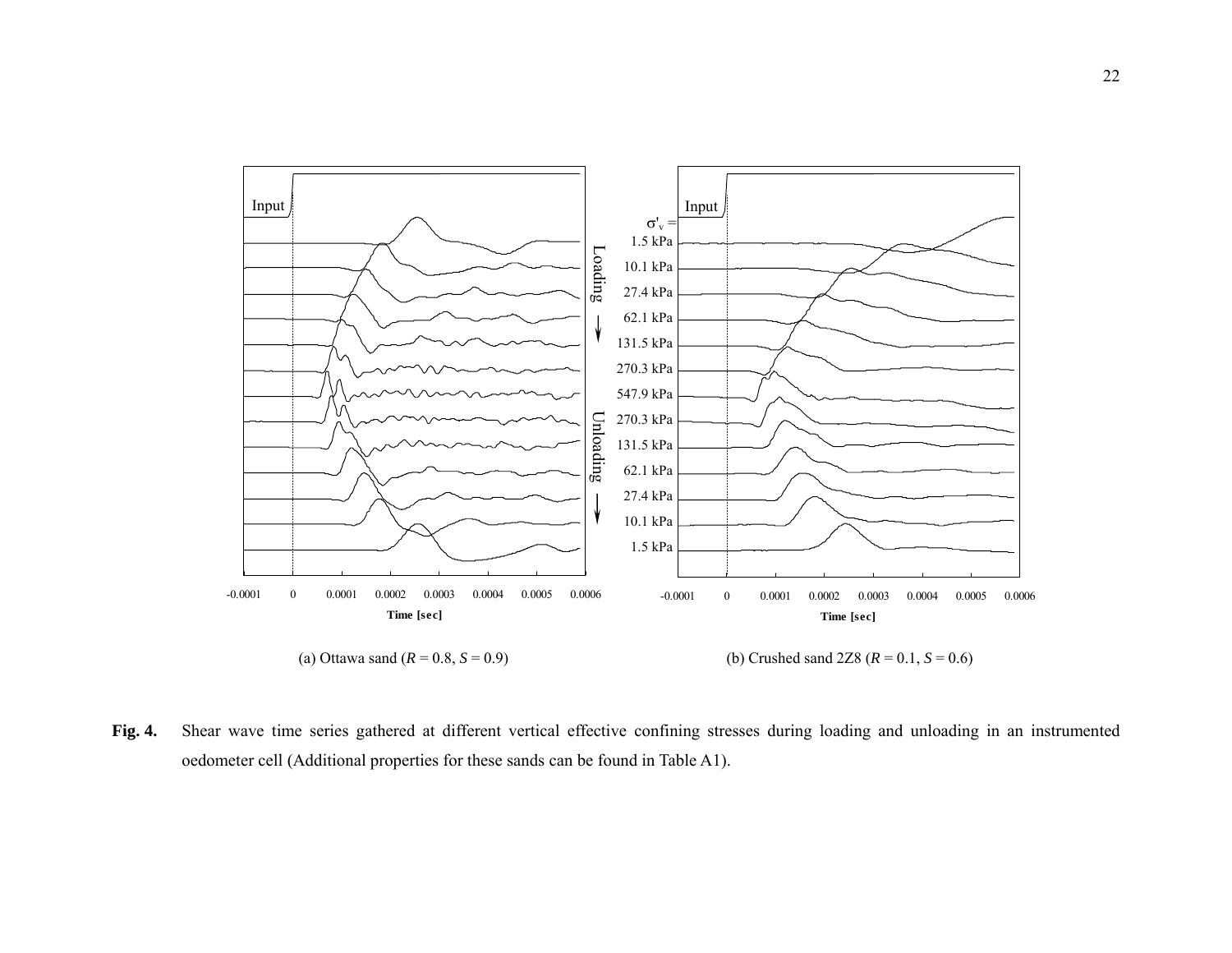

**Fig. 5.** Effect of particle shape on extreme void ratios (natural sands with  $C_u \le 2.5$  - Data in Table A1).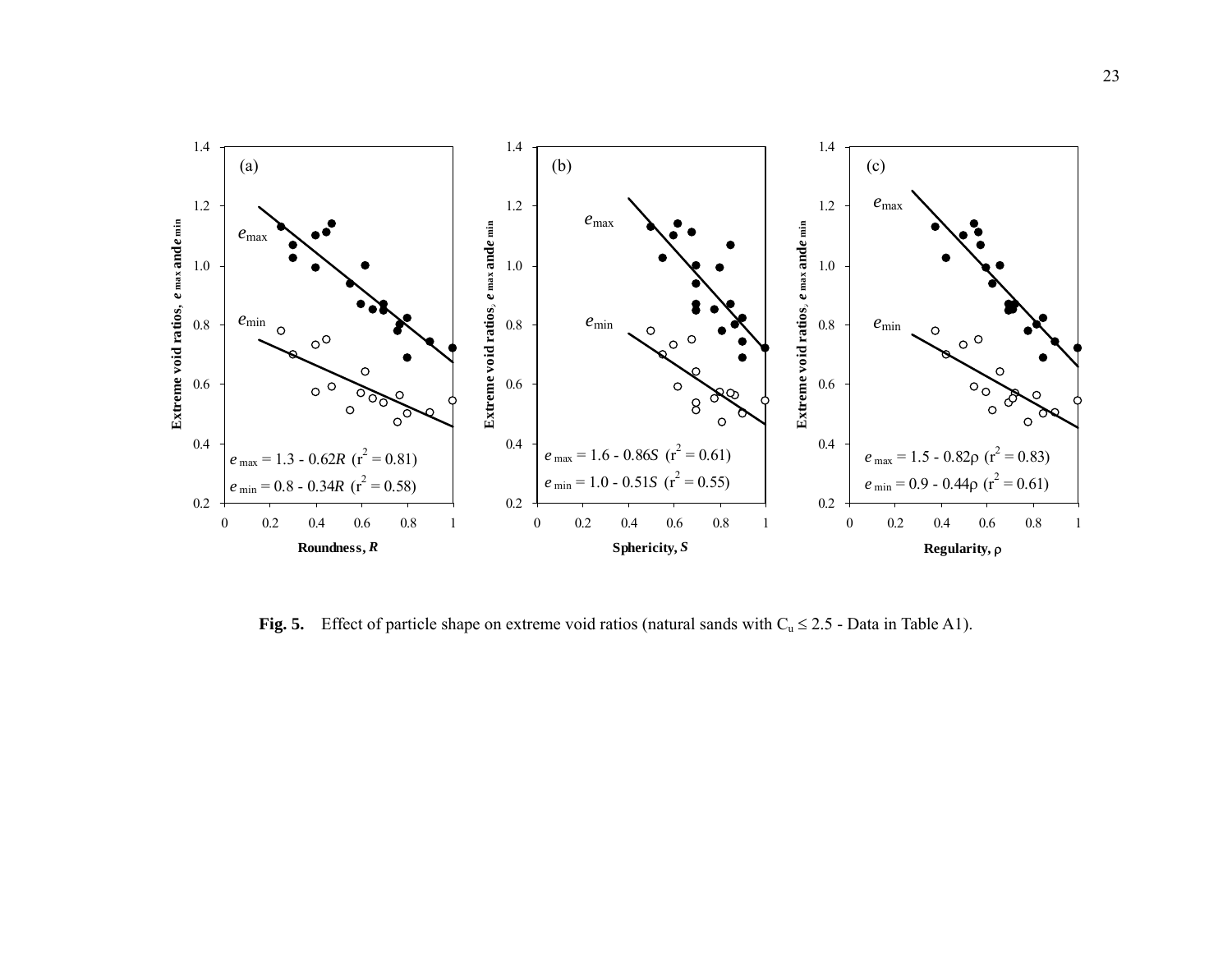

**Fig. 6.** Variation of porosity with sphericity. Trends: geometric analysis based on the extreme packings shown in the figure (particles remain round *R*=1). Data points: natural sands (this study - Table A1). Extreme values at *S*=1 correspond to simple cubic SC packing, tetrahedral TH packing, and experimental data with glass beads. Ranges: from published studies.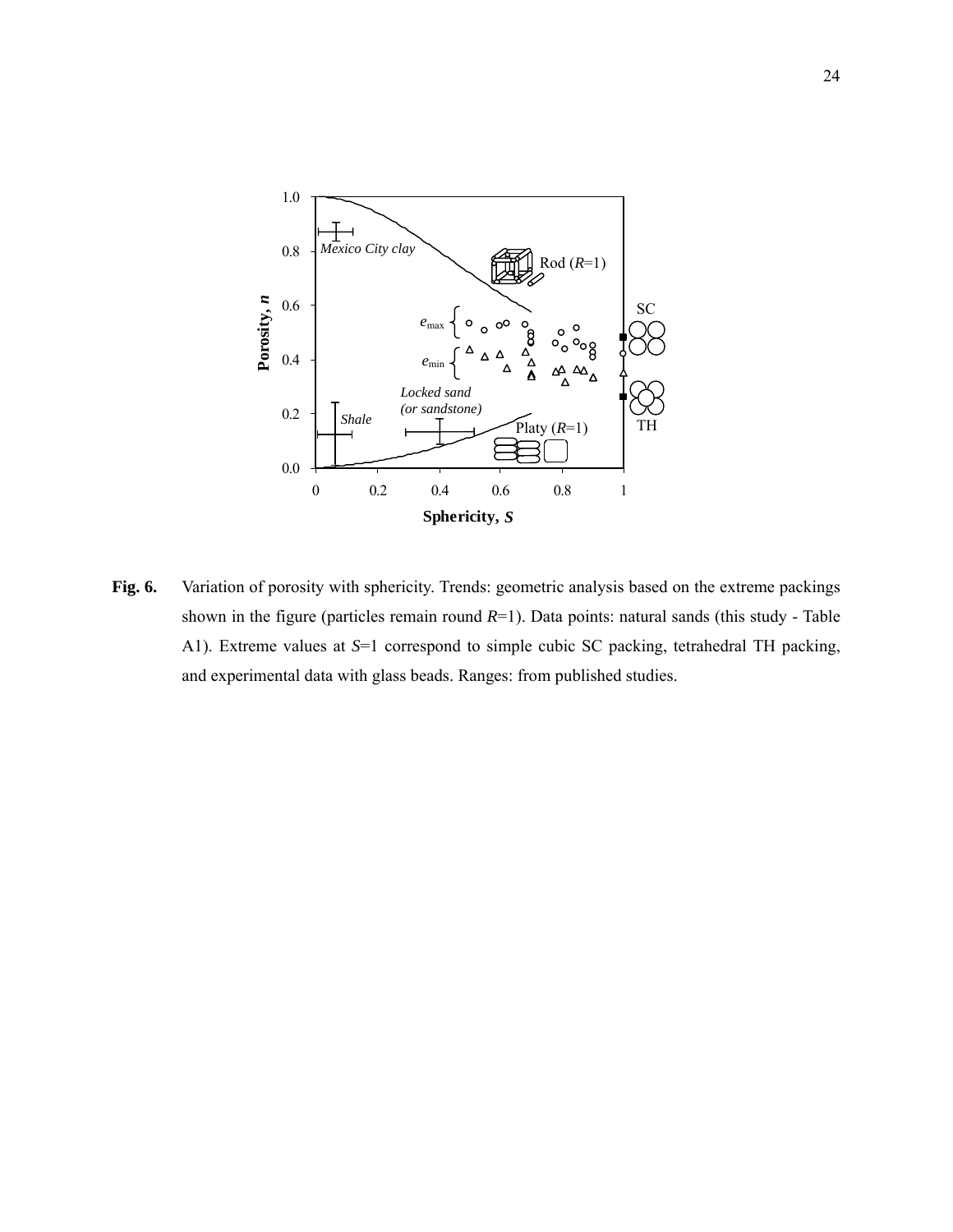

Fig. 7. Variation of shear wave velocity with effective confining stress (Refer to Fig. 4 – additional properties for these sands can be found in Table A1).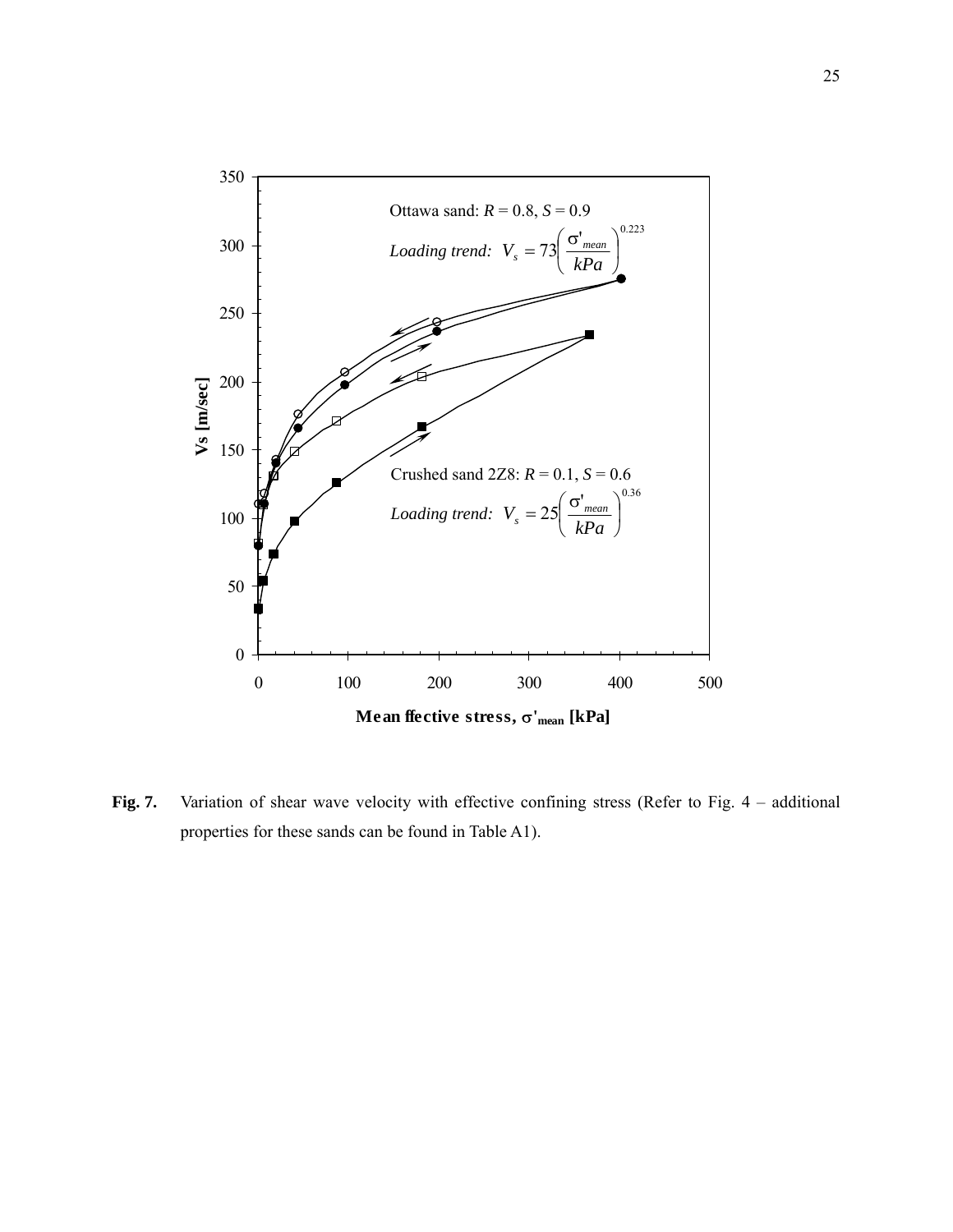

**Fig. 8**. The effect of particle shape on small-strain shear wave velocity (data in Table A1). The two encircled points in Fig. 8(a~d) correspond to Ponte Vedra and Jekyll Island sands which contain a high percentage of crushed shells.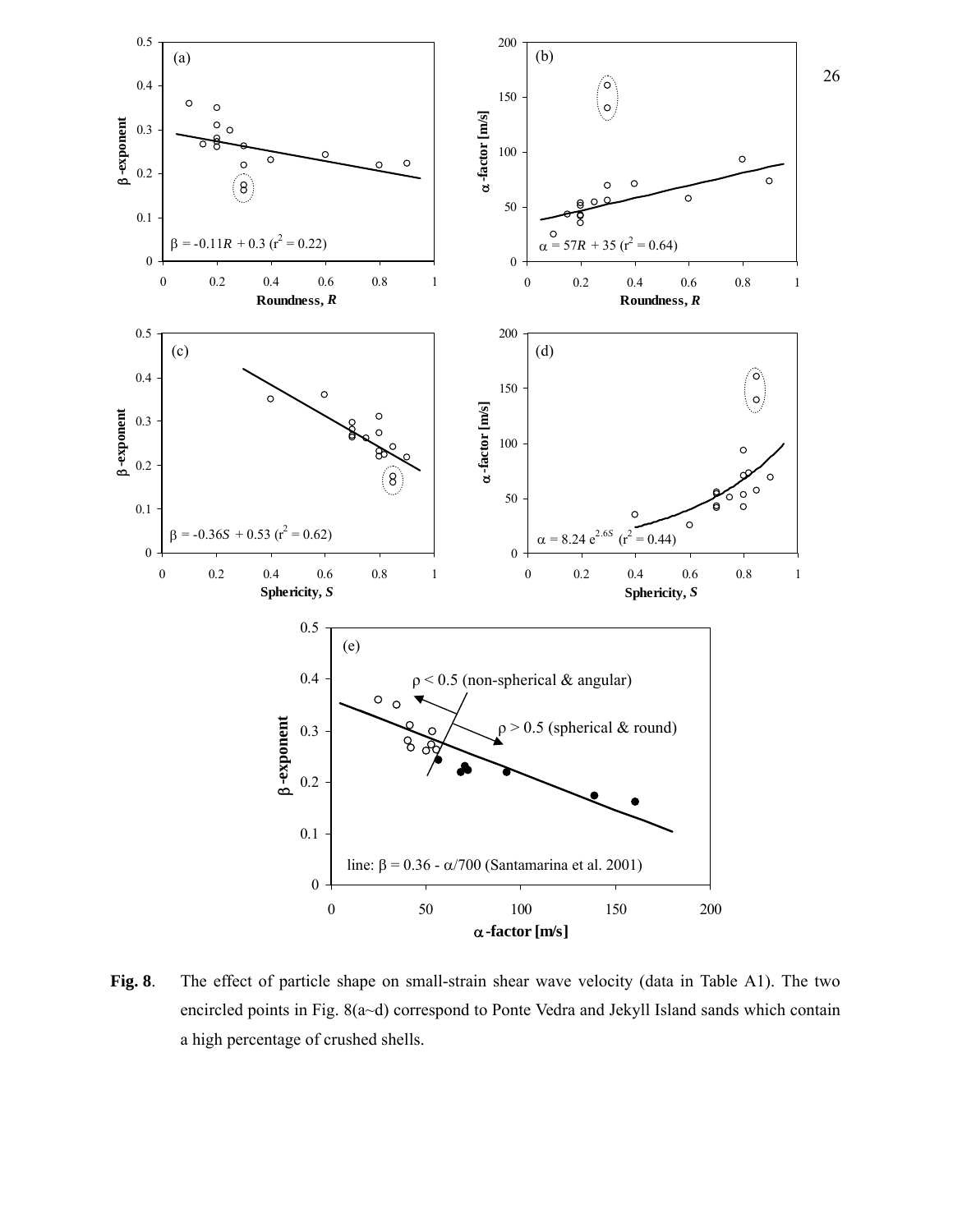

Fig. 9. The effect of particle shape on zero-lateral strain oedometric stiffness during compression and expansion (data in Table A1).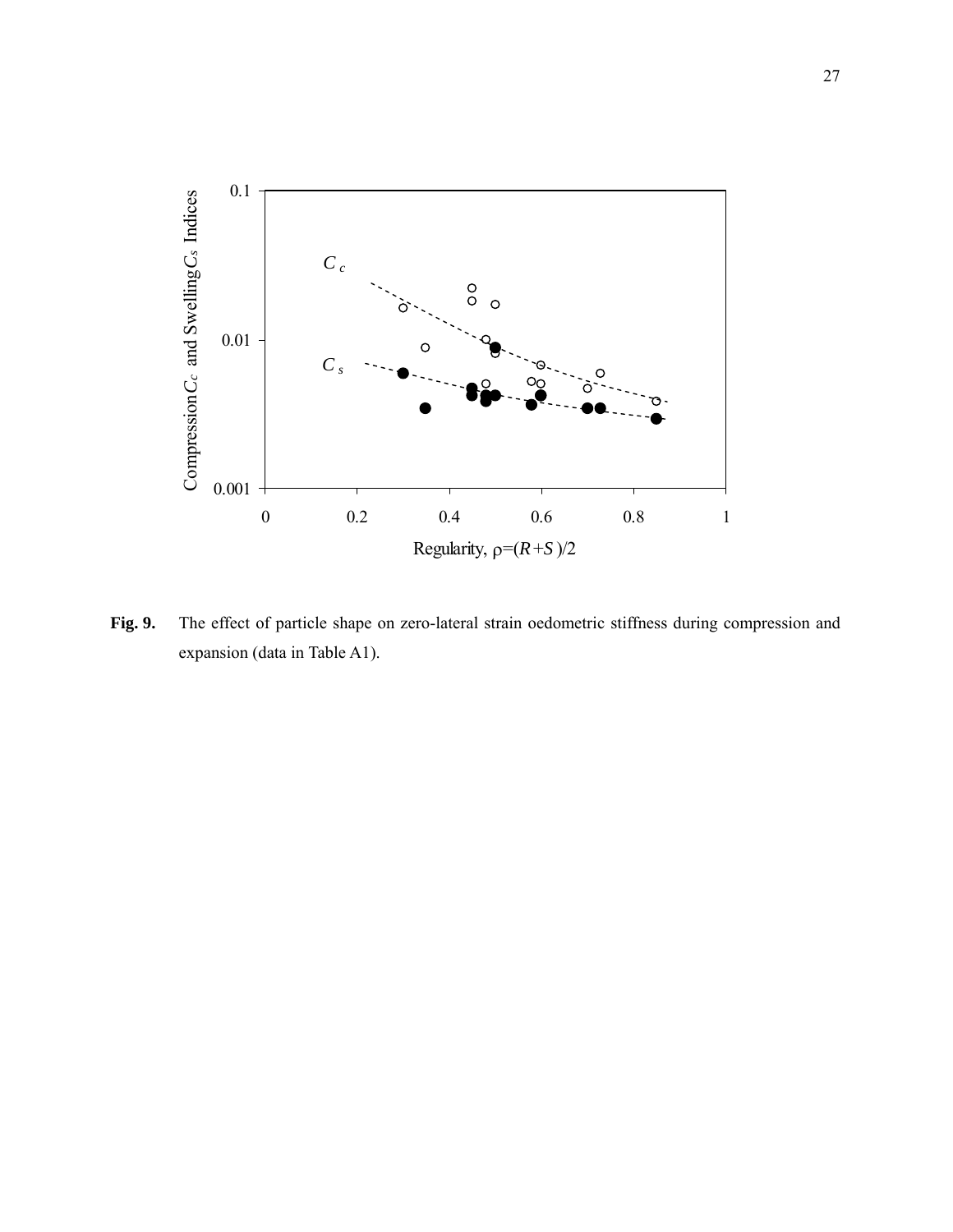

Fig. 10. The effect of particle shape on critical state parameters (data in Table A1).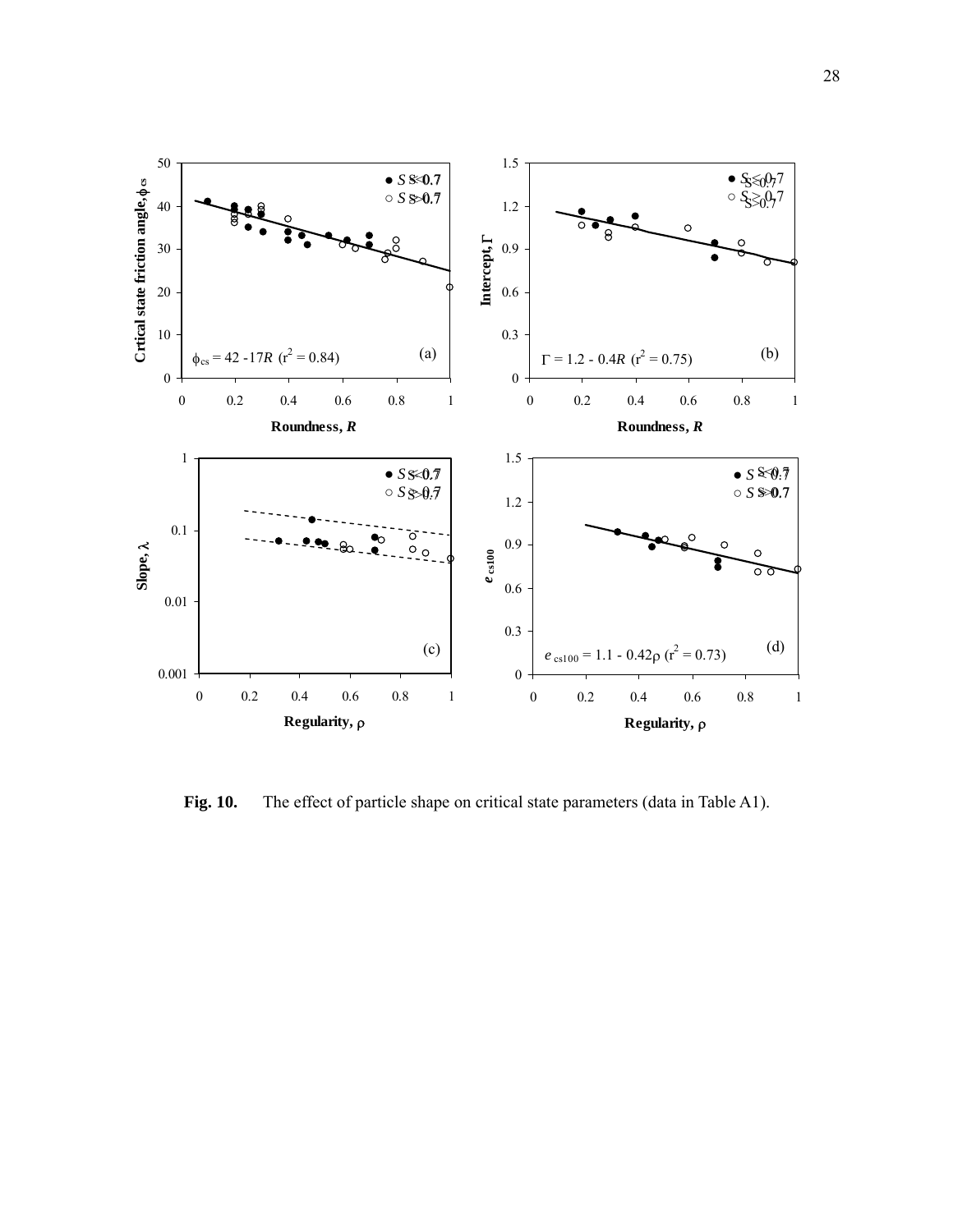

**Fig. 11.** Correlations between parameters (data in Tables A1 and A2).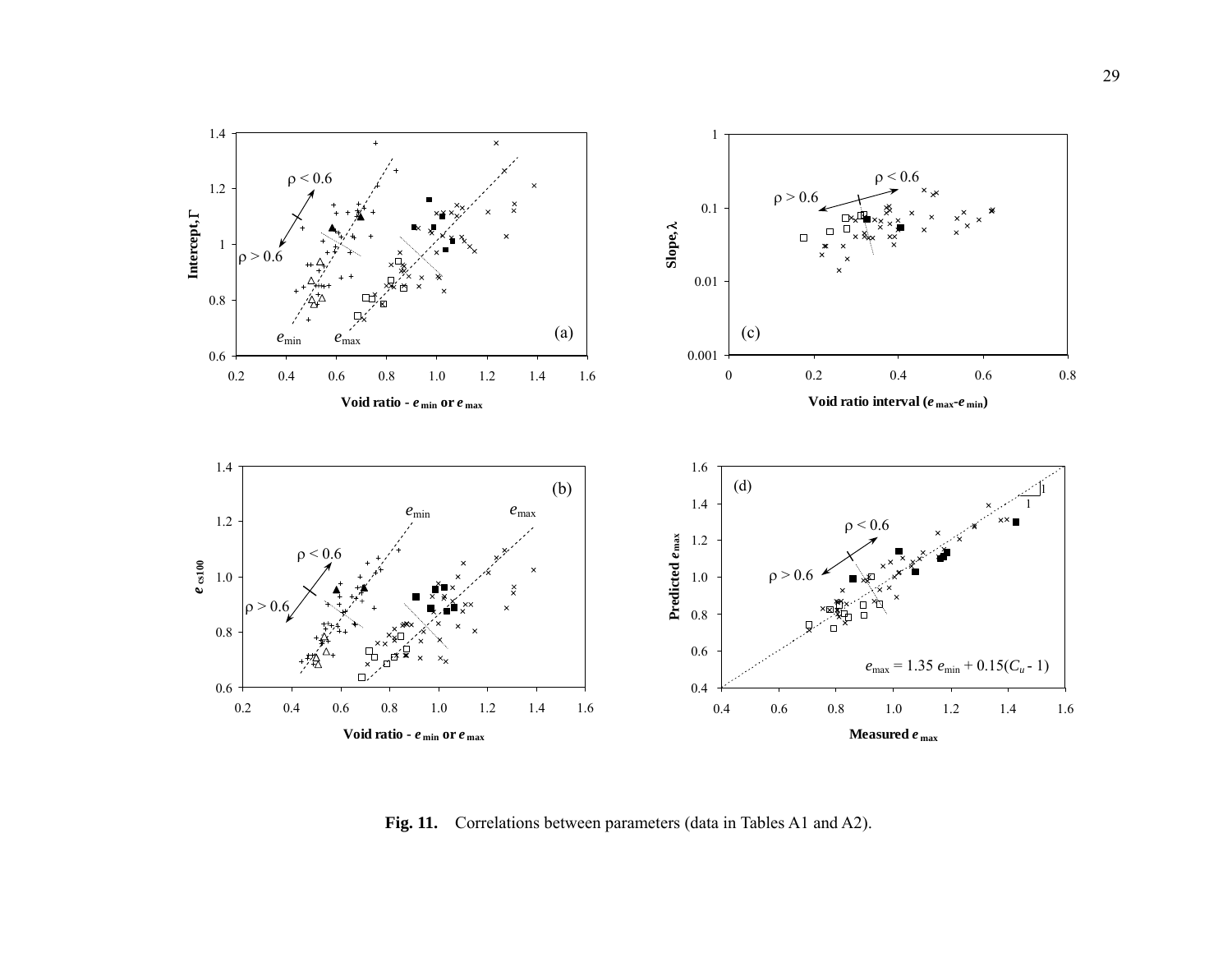| neters | $K_0$ loading | $V_s$ -σ r       |      |  |
|--------|---------------|------------------|------|--|
| λ      | $C_{c}$       | $\mathbf{C_{s}}$ | α    |  |
| 0.071  | 0.0059        | 0.0034           | 56.8 |  |

**Gradation Particle Shape Packing CS parameters K<sub>o</sub> loading V<sub>s</sub>-σ relation Soil Type <del>Sandation</del> Soil Type**  $D_{50}$  $C<sub>u</sub>$  *R S* ρ *<sup>e</sup>***max** *<sup>e</sup>***min** φ**cs**° Γ λ **Cc Cs** α β Nevada sandd | 0.15 | 1.8 | 0.60 | 0.85 | 0.73 | 0.850 | 0.570 | 31 | 1.040 | 0.071 | 0.0059 | 0.0034 | 56.8 | 0.242 Ticino sandd | 0.58 | 1.5 | 0.40 | 0.80 | 0.60 | 0.990 | 0.574 | 37 | 1.050 | 0.053 | 0.0050 | 0.0042 | 70.7 | 0.231 Margaret river sand <sup>1)</sup> | 0.49 | 1.9 | 0.70 | 0.70 | 0.70 | 0.870 | | 33 | 0.840 | 0.051 | 0.0046 | 0.0034 | 93.2 | 0.219 Ottawa sandd 1 0.60 1.4 0.80 0.90 0.85 0.690 1 32 0.740 0.053 0.0038 0.0029 1 72.7 0.223 Ponte Vedra sand  $^{2}$  | 0.18 8 | 1.8 | 0.30 | 0.85 | 0.58 | 1.070 | | | | | 39 | 1.010 | 0.061 | 0.0052 | 0.0036 | 160.6 | 0.161 8M8-crushed sand 0.38 3.3 0.20 0.70 0.45 0.970 40 1.160 0.138 0.0220 0.0042 55.7 0.262 9C1-crushed sand 0.52 2.3 0.25 0.70 0.48 0.910 39 1.060 0.067 0.0050 0.0038 54.0 0.297 Jekyll island sand 2) 0.17 1.7 0.30 0.85 0.58 1.040 <sup>40</sup> 0.980 0.053 139.5 0.173 ASTM graded sand 0.35 1.7 0.80 0.90 0.85 0.820 0.500 30 0.869 0.080 Blasting sand 0.71 1.9 0.30 0.55 0.43 1.025 0.698 34 1.099 0.069 Glass beads 0.32 1.4 1.00 1.00 1.00 0.7200.542 21 0.807 0.039 Granite powder 0.09 6.2 0.40 0.24 0.32 1.296 0.482 34 1.124 0.070 Ottawa #20/300 sand 1 0.72 1 1.2 1 0.90 1 0.90 1 0.90 1 0.742 1 0.502 1 27 1 0.802 1 0.047 Ottawa F-110 sandd  $0.12$  1.7 0.70 0.70 0.70 0.848 0.535 31 0.937 0.077 7U7-crushed sand 0.30 3.2 0.20 0.80 0.50 0.790 37 1.060 0.064 1K9-crushed sand 0.30 3.4 0.20 0.40 0.30 1.160 39 0.0160 0.0059 35.0 0.350 2Z8-crushed sand  $\begin{array}{|c|c|c|c|c|c|c|c|c|} \hline 0.48 & 5.0 & 0.10 & 0.60 & 0.35 & 0.860 \hline \end{array}$  41 0.0088 0.0034 25.0 0.360 5Z9-crushed sand  $\begin{array}{|c|c|c|c|c|c|c|c|c|} \hline 0.40 & 3.6 & 0.30 & 0.90 & 0.60 & 0.890 \hline \end{array}$  38 0.0067 0.0042 68.9 0.218 6H1-crushed sand 0.33 3.8 0.20 0.80 0.50 0.970 38 0.0170 0.0088 53.0 0.272 9F1-crushed sand 0.33 3.5 0.20 0.80 0.50 0.900 36 0.0080 0.0042 41.8 0.310 3P3-crushedd sand | 0.27 | 2.2 | 0.20 | 0.70 | 0.45 | 0.950 | | 0.0180 | 0.0046 | 41.0 | 0.280 6A2-crushedd sand | 0.33 | 5.5 | 0.20 | 0.75 | 0.48 | 0.930 | | 0.0100 | 0.0042 | 50.8 | 0.260 5U1-crushedd sand  $\begin{array}{|c|c|c|c|c|c|c|c|c|} \hline 0.32 & 3.5 & 0.15 & 0.70 & 0.43 & 0.840 & \hline \end{array}$ 

**Table A1.** Database compiled from new experiments (includes particle shape information).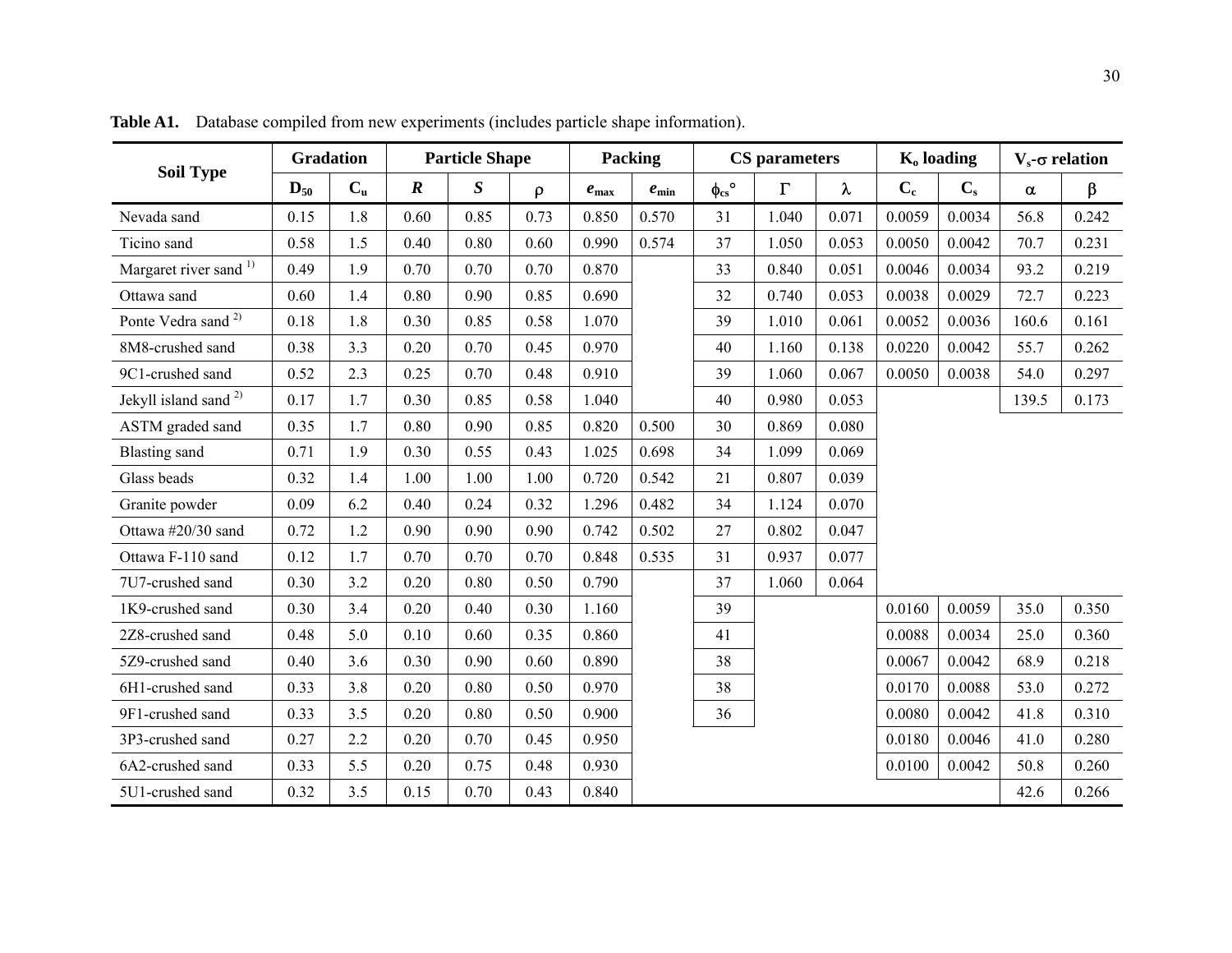| Table A1. | Continued. |
|-----------|------------|
|-----------|------------|

| <b>Soil Type</b>                 | <b>Gradation</b>  |                  | <b>Particle Shape</b> |      |        | Packing          |            | <b>CS</b> parameters |          |           | $K_0$ loading |         | $V_s$ - $\sigma$ relation |                      |
|----------------------------------|-------------------|------------------|-----------------------|------|--------|------------------|------------|----------------------|----------|-----------|---------------|---------|---------------------------|----------------------|
|                                  | $\mathbf{D}_{50}$ | $C_{\mathrm{u}}$ | $\boldsymbol{R}$      | S    | $\rho$ | $e_{\text{max}}$ | $e_{\min}$ | $\phi_{\rm cs}$      | $\Gamma$ | $\lambda$ | $C_{c}$       | $C_{s}$ | $\pmb{\alpha}$            | $\boldsymbol{\beta}$ |
| Sandboil sand                    | 0.36              | 2.4              | 0.55                  | 0.70 | 0.63   | 0.790            | 0.510      | 33                   |          |           |               |         |                           |                      |
| Daytona Beach sand <sup>3)</sup> | 0.23              | 1.4              | 0.62                  | 0.70 | 0.66   | 000.1            | 0.640      | 32                   |          |           |               |         |                           |                      |
| Fraser River sand 3)             | 0.30              | 1.9              | 0.25                  | 0.50 | 0.38   | 1.130            | 0.780      | 35                   |          |           |               |         |                           |                      |
| Michigan dune sand $3$           | 0.33              | 1.5              | 0.77                  | 0.87 | 0.82   | 0.800            | 0.560      | 29                   |          |           |               |         |                           |                      |
| Ottawa #20/70 sand $3$           | 0.53              | 2.4              | 0.76                  | 0.81 | 0.79   | 0.780            | 0.470      | 28                   |          |           |               |         |                           |                      |
| Ottawa #45 sand $3$              | 0.57              | 2.1              | 0.45                  | 0.68 | 0.57   | 1.110            | 0.750      | 33                   |          |           |               |         |                           |                      |
| Ottawa #60/80 sand $3$           | 0.21              | 2.4              | 0.65                  | 0.78 | 0.72   | 0.850            | 0.550      | 30                   |          |           |               |         |                           |                      |
| Ottawa #90 sand $3$              | 0.27              | 2.2              | 0.40                  | 0.60 | 0.50   | 1.100            | 0.730      | 32                   |          |           |               |         |                           |                      |
| Syncrude Tailings <sup>3)</sup>  | 0.18              | 2.5              | 0.47                  | 0.62 | 0.55   | 1.140            | 0.590      | 31                   |          |           |               |         |                           |                      |
| 1O2-crushed sand                 | 0.25              | 2.9              | 0.25                  | 0.80 | 0.53   | 0.830            |            | 38                   |          |           |               |         |                           |                      |
| 1O6-crushed sand                 | 0.21              | 2.8              | 0.30                  | 0.70 | 0.50   | 0.770            |            | 38                   |          |           |               |         |                           |                      |
| 6F5-crushed sand                 | 0.25              | 3.3              | 0.25                  | 0.80 | 0.53   | 0.910            |            | 39                   |          |           |               |         |                           |                      |
| 8B8-crushed sand                 | 0.32              | 3.7              | 0.25                  | 0.80 | 0.53   | 0.850            |            | 38                   |          |           |               |         |                           |                      |
| 3C7-crushed sand                 | 0.26              | 3.2              | 0.25                  | 0.80 | 0.53   | 0.850            |            |                      |          |           |               |         |                           |                      |
| 2L6-crushed sand                 | 0.28              | 3.5              | 0.25                  | 0.80 | 0.53   | 0.840            |            |                      |          |           |               |         |                           |                      |

Note:  $\frac{1}{1}$  Its texture is very smooth;  $\frac{2}{1}$  They contain a high percentage of crushed shells (flaty particles);  $\frac{3}{1}$  Data are extracted from the study by Sukumaran and Ashmawy (2001) and Ashmawy et al. (2003).

Notation: D50 mean size [mm], Cu coefficient of uniformity, *R* roundness, *S* sphericity, ρ regularity = (*R*+*S*)/2, α shear wave velocity [m/s] at σ=1kPa, β slope of V<sub>s</sub>-σ relation, C<sub>c</sub> compression index, C<sub>s</sub> expansion index, and  $\phi_{\text{cs}}$ , Γ, λ critical state parameters.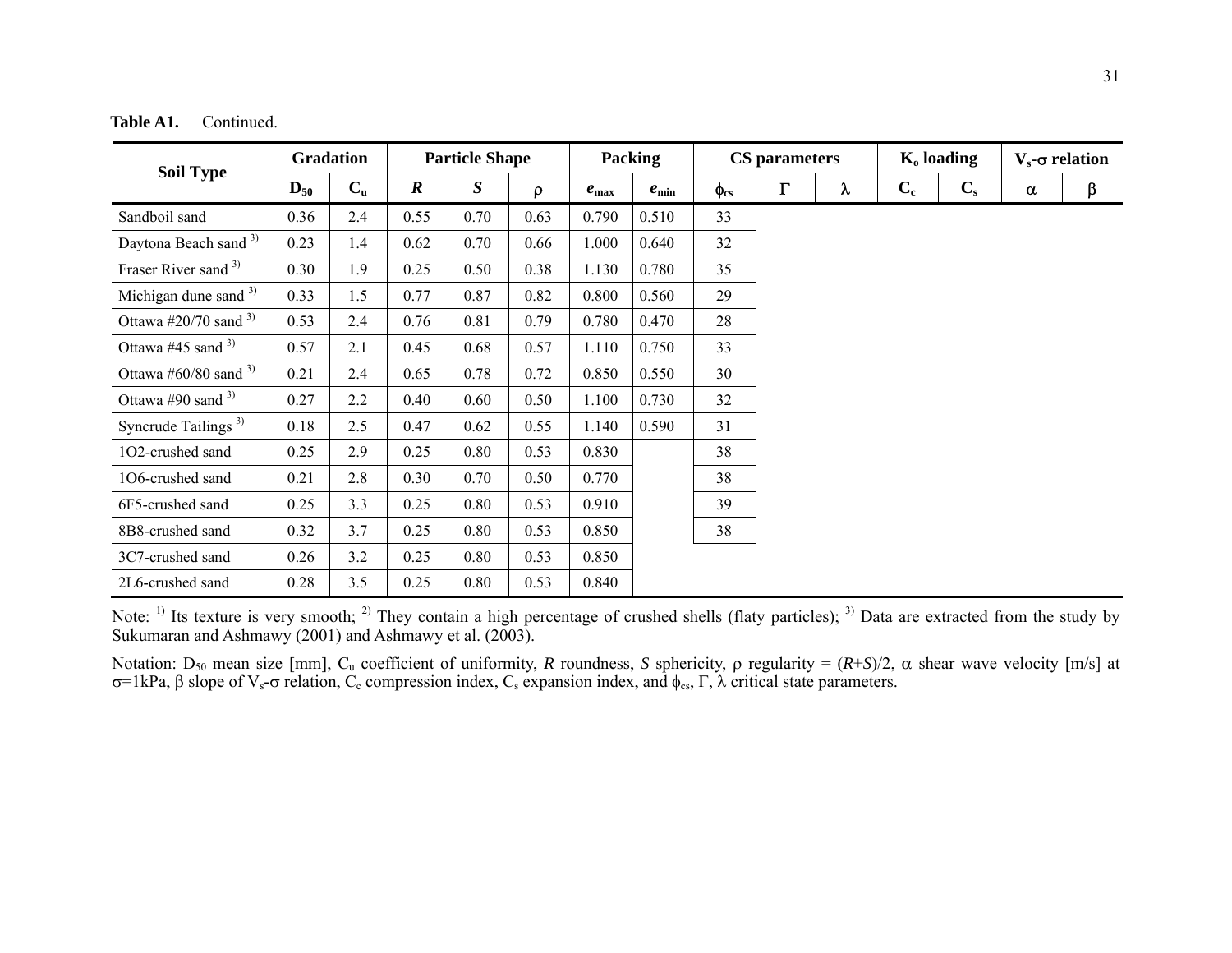|                       | <b>Gradation</b>       |                  | Packing       |                |                                               | <b>CS</b> parameters |                       | <b>Test condition</b> | <b>References</b>                                   |  |
|-----------------------|------------------------|------------------|---------------|----------------|-----------------------------------------------|----------------------|-----------------------|-----------------------|-----------------------------------------------------|--|
| Sand Type (% fines)   | $\mathbf{D}_{50}$ (mm) | $C_{\mathrm{u}}$ | $e_{\rm max}$ | $e_{\rm min}$  | $\phi_{\rm cs}$ °                             | λ                    | $\boldsymbol{\Gamma}$ |                       |                                                     |  |
| Banding $1(0\%)$      | 0.18                   | 1.5              | 0.820         | 0.540          | 32                                            | 0.020                | 0.850                 | <b>CU</b>             |                                                     |  |
| Banding 5 (0%)        | 0.11                   | 1.4              | 0.870         | 0.550          | 30                                            | 0.045                | 0.920                 | <b>CU</b>             | Castro et al. (1982),                               |  |
| Banding $6(0\%)$      | 0.16                   | 1.7              | 0.820         | 0.520          | 28.6                                          | 0.040                | 0.850                 | CU                    | Sladen et al. (1985)                                |  |
| Banding $9(0\%)$      | 0.14                   | 1.6              | 0.800         | 0.530          | 26.8                                          | 0.030                | 0.850                 | CU                    |                                                     |  |
| Brenda $(0\%)$        | 0.10                   | 1.9              | 1.060         | 0.688          | 36                                            | 0.100                | 1.112                 | CU                    | Robertson et al. (1995)                             |  |
| Chiba $(3%)^*$        | 0.17                   | 2.0              | 1.271         | 0.839          | 34                                            | 0.085                | 1.265                 | CU                    |                                                     |  |
| Chiba (18%)*          | 0.15                   | 4.0              | 1.307         | 0.685          | 34                                            | 0.090                | 1.120                 | CU                    | Ishihara (1993)                                     |  |
| Chonan Silty (18%)    | 0.15                   | 4.1              | 1.310         | 0.690          | 34                                            | 0.090                | 1.144                 | CU                    |                                                     |  |
| Dune $(6%)^*$         | 0.21                   | 2.3              | 1.080         | 0.590          | 32                                            | 0.159                | 1.139                 | CU                    | Konrad (1990)                                       |  |
| Erksak 330 (0.7%)     | 0.33                   | 1.8              | 0.753         | 0.527          | 31                                            | 0.030                | 0.820                 | CD & CU               | Konrad and Watts (1995)                             |  |
| Fort Peck $(2%)^*$    | $\overline{a}$         | $\overline{a}$   | 1.010         | $\overline{a}$ | 32                                            | 0.087                | 0.879                 | CU                    | Been et al. (1991)                                  |  |
| Fraser River (0%)     | 0.25                   | 1.7              | 1.000         | 0.6            | 34.5                                          | 0.067                | 1.110                 | CU                    | Chillarige et al. (1997)                            |  |
| Hostun RF $(0\%)$     | 0.32                   | 1.8              | 1.000         | 0.655          | 33.5                                          | 0.069                | 0.969                 | <b>CU</b>             | Thevanayagam et al. (1996),<br>Gajo and Wood (1999) |  |
| Kiyosu $(0\%)^*$      | 0.31                   | 2.5              | 1.206         | 0.745          | 30                                            | 0.050                | 1.115                 | CU                    | Ishihara (1993)                                     |  |
| Kogyuk 350 (0%)       | 0.35                   | 1.7              | 0.783         | 0.523          | 31                                            | 0.014                | 0.784                 | CU                    |                                                     |  |
| Kogyuk 350 (2%)       | 0.35                   | 1.8              | 0.829         | 0.470          | 31                                            | 0.065                | 0.845                 | CU                    | Been and Jefferies (1985)                           |  |
| Kogyuk 350 (5%)       | 0.36                   | $2.0$            | 0.866         | 0.487          | 31                                            | 0.105                | 0.925                 | CU                    |                                                     |  |
| Kogyuk 350 (10%)      | 0.34                   | 2.3              | 0.927         | 0.465          | 31                                            | 0.175                | 1.056                 | CU                    |                                                     |  |
| Lagunillas (70%)      | 0.05                   | 3.0              | 1.389         | 0.766          | 31                                            | 0.093                | 1.210                 | <b>CU</b>             | Ishihara (1993)                                     |  |
| Leighton Buzzard (5%) | 0.12                   | 1.8              | 1.023         | 0.665          | 30                                            | 0.054                | 1.030                 | <b>CU</b>             | Been et al. (1991)                                  |  |
| Likan $(0\%)$         | 0.24                   | 1.9              | 1.239         | 0.756          | 34.5                                          | 0.148                | 1.364                 | CD & CU               | Lee (1995)                                          |  |
| Lornex $(0\%)$        | 0.30                   | 2.0              | 1.080         | 0.680          | 35                                            | 0.050                | 1.100                 | CU                    | Castro et al. (1982),<br>Sasitharan et al. (1994)   |  |
| Mailiao (5%)          | 0.25                   | 2.9              | 1.279         | 0.739          | $\mathord{\hspace{1pt}\text{--}\hspace{1pt}}$ | 0.071                | 1.029                 | CU                    | Chen and Liao (1999)                                |  |
| Mailiao (10%)         | 0.22                   | 3.5              | 1.151         | 0.595          | $\overline{a}$                                | 0.086                | 0.975                 | CU                    |                                                     |  |

**Table A2.**Material properties for sandy soils compiled from published studies.